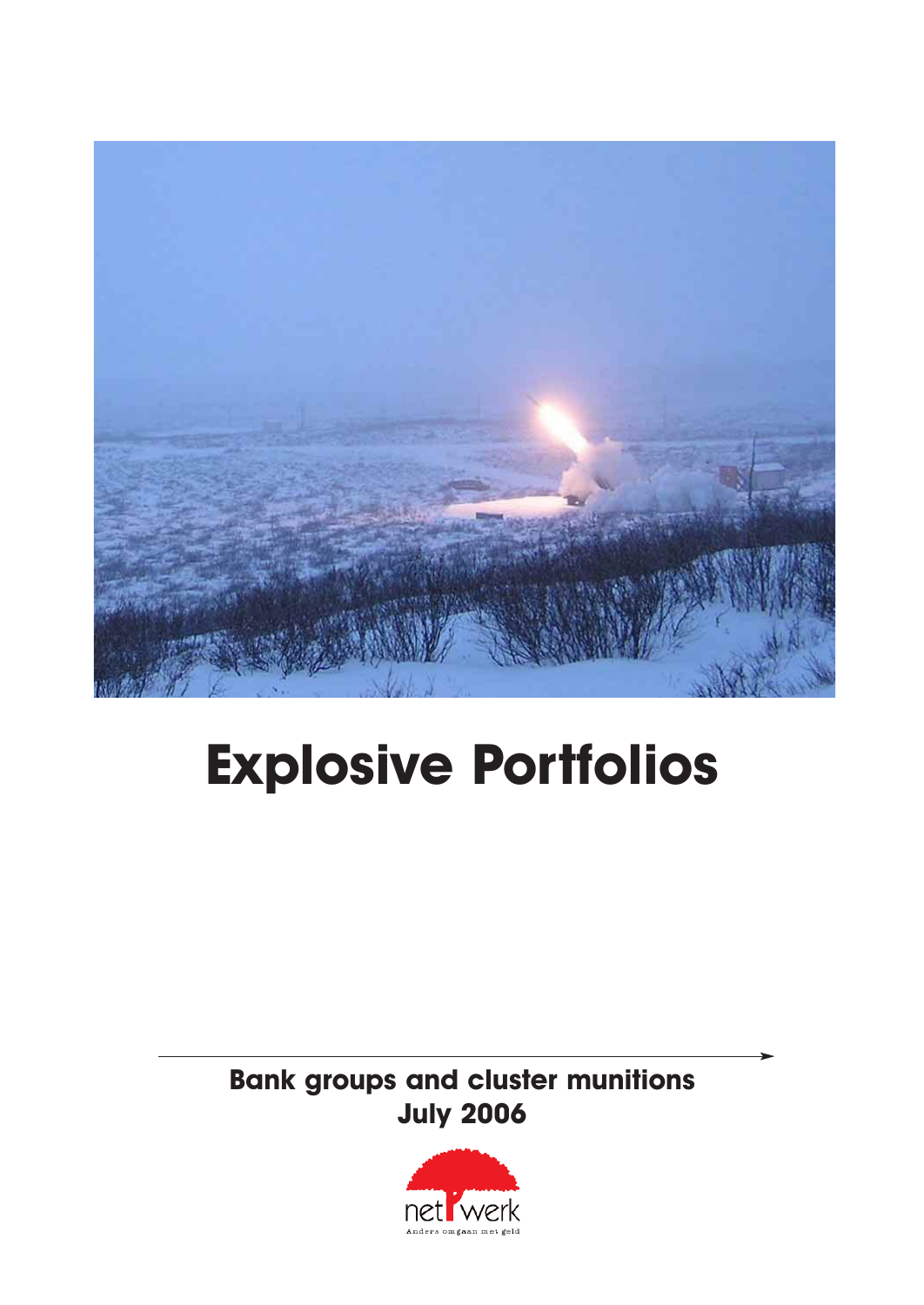

**This report is part of the campaign 'My Money. Clear Conscience?',**

**a campaign by Netwerk Vlaanderen in co-operation with Forum voor Vredesactie, For Mother Earth and Vrede**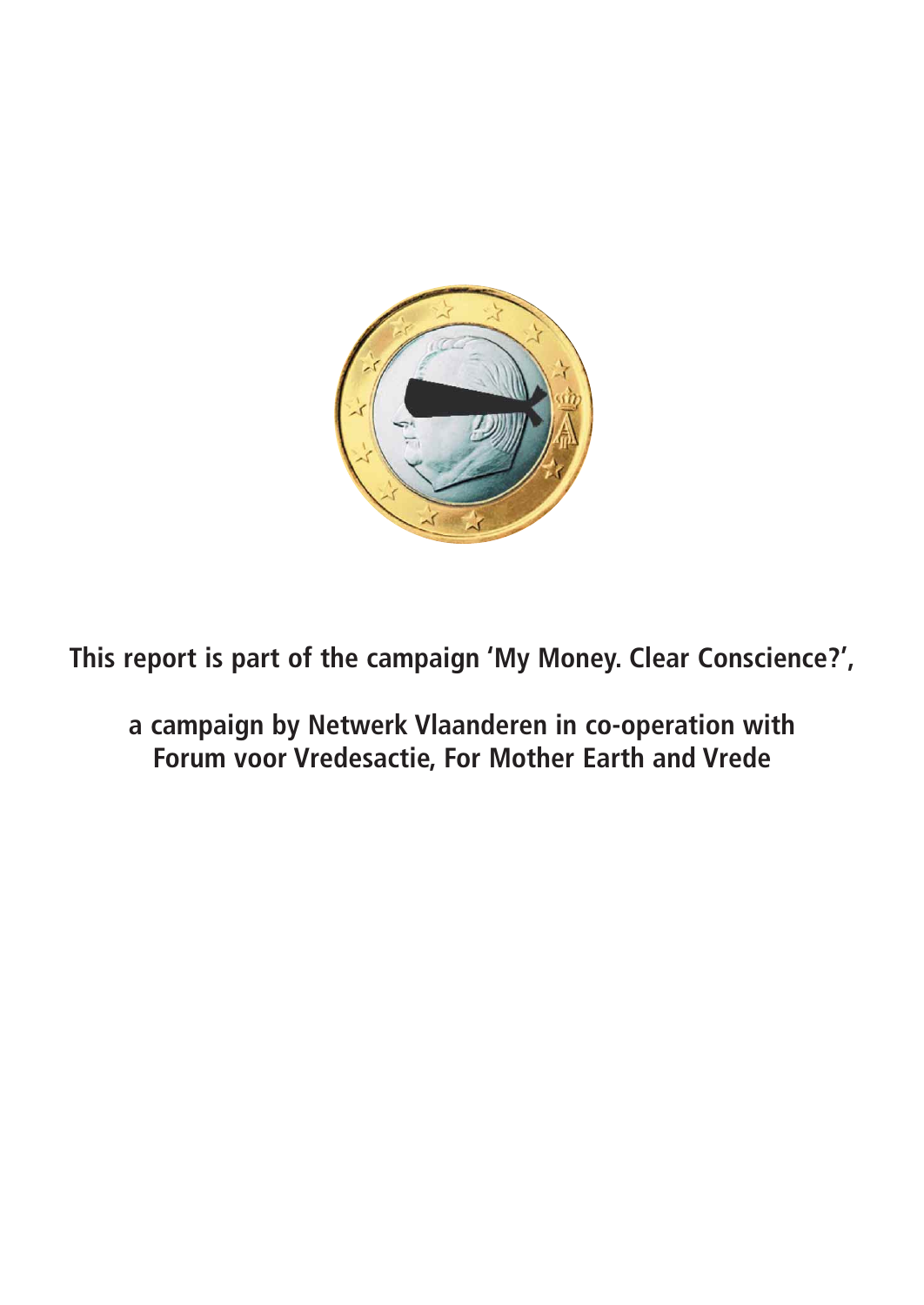## **CONTENTS**

| 27 |
|----|
|    |

 $\rightarrow$  3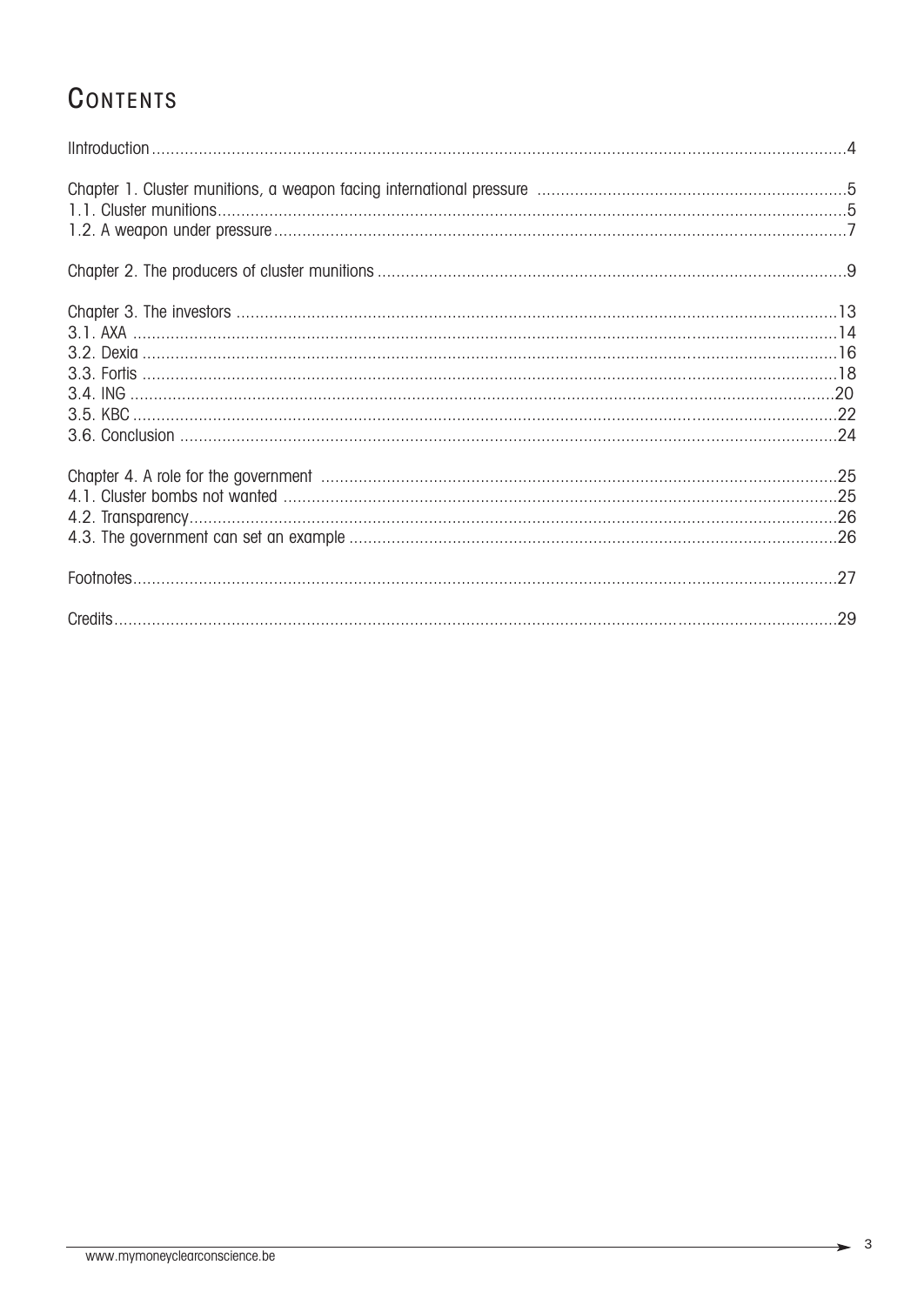### INTRODUCTION

*29th June 2003: In Kerbala (Iraq) Wahid and his 9 year old brother were walking through their neighbourhood when they were attracted to a metal object. Wahid lost his right hand, and three fingers from his left hand. His body is full of metal fragments.* 

*10th October 2001: Four brothers playing in Chaat (Libanon) found a piece of metal displaying the letters BLU-63. One brother was killed, and the three others had to stay in hospital for two years. One of them only began to walk again in 2005.*

*17th Augustus 1999: In Nerodimlje (Kosovo) Adnan (7 years old) went swimming with his family in a lake. He found a piece of metal and brought it to his father and 17 year old brother. Moments later Adnan's father and brother are dead, and Adnan is lying on the ground with an injured hand and leg. In the confusion his sister Sanije, 14 years old, also stepped on a piece of metal and was killed.*

*These stories detail a number of explosions, the explosion of cluster munitions. Cluster munitions have caused the deaths of innumerable innocent civilians over the past few decades, both during and after wars. It is not surprising, therefore, that cluster munitions are viewed as one of the most controversial weapons, and face mounting international pressure. In 2006, Belgium was the first country in the world to implement a complete ban on cluster munitions. This Belgian initiative will probably be mirrored in other countries and at the international level.*

*Despite this, companies around the world produce and sell these weapons, and armies continue to use them against soldiers and (unavoidably for these weapons) against civilians.*

*Since 2004, Netwerk Vlaanderen, Forum voor Vredesactie, For Mother Earth and Vrede have been calling on Belgian banks to stop their investments in cluster munitions. The banks made policy statements that claimed that investments would be ended and companies would be placed on black lists. The banks were almost unanimous, cluster munitions were not an acceptable investment. Not all banks went as far in their policy, and loopholes were soon discovered in the policies.* 

*This research report investigates whether the investments have effectively been stopped. There is good and bad news. The good news is that some banks really do have nothing more to do with cluster munitions. With other bank groups it appears that the aversion to cluster munitions is not so powerful when there are interesting deals on the table, or when it is too difficult to implement the policy. 'But we have built up a very interesting dialogue with the defence sector', is the excuse. Maybe that could be explained to Wahid, Adnan and the parents of the four Lebanese brothers.*

*After two years the bank groups have had enough time to take action. And one bank group has passed with distinction. The other bank groups have used all the possible excuses and get-out clauses. Discussion of market share, legal concerns, confidentiality and risk management has replaced a concern for the victims. The time is ripe to outline a role for the government on this issue.*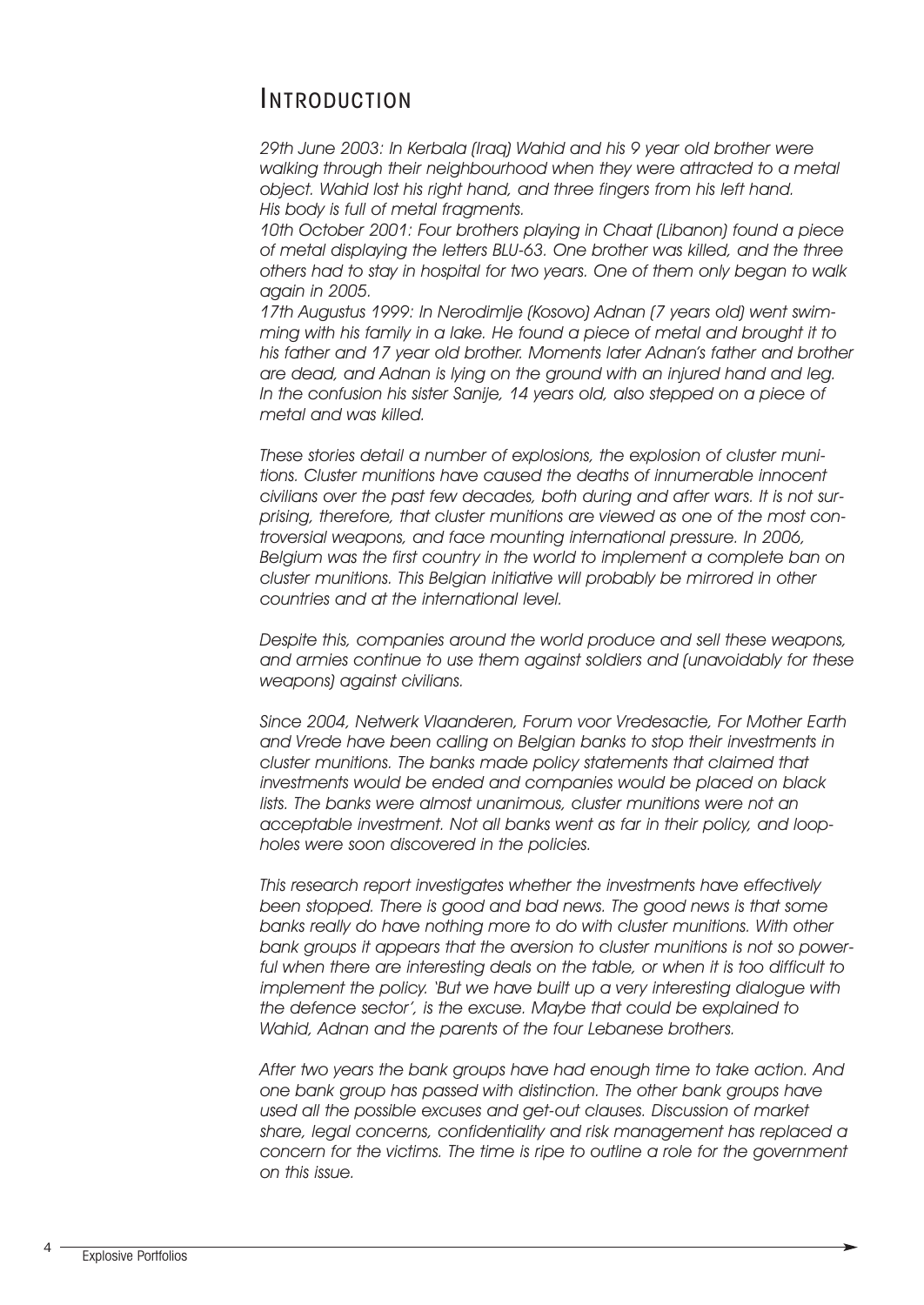## **CHAPTER 1:**







## **Cluster munitions, a weapon facing international pressure**

### 1.1.CLUSTER MUNITIONS

#### **The weapon**

Cluster bombs are made up of a large container (bomb, rocket, etc.) that, depending upon the model, can contain hundreds of smaller bombs (sub-munitions). The container opens in the air, and spreads the sub-munitions over a large area. The aim is to cover an entire area with a carpet of bombs.

Cluster munitions can be dropped from the air by helicopters, bombers or fighter planes. They can also be launched from the ground via rocket launcher systems and artillery.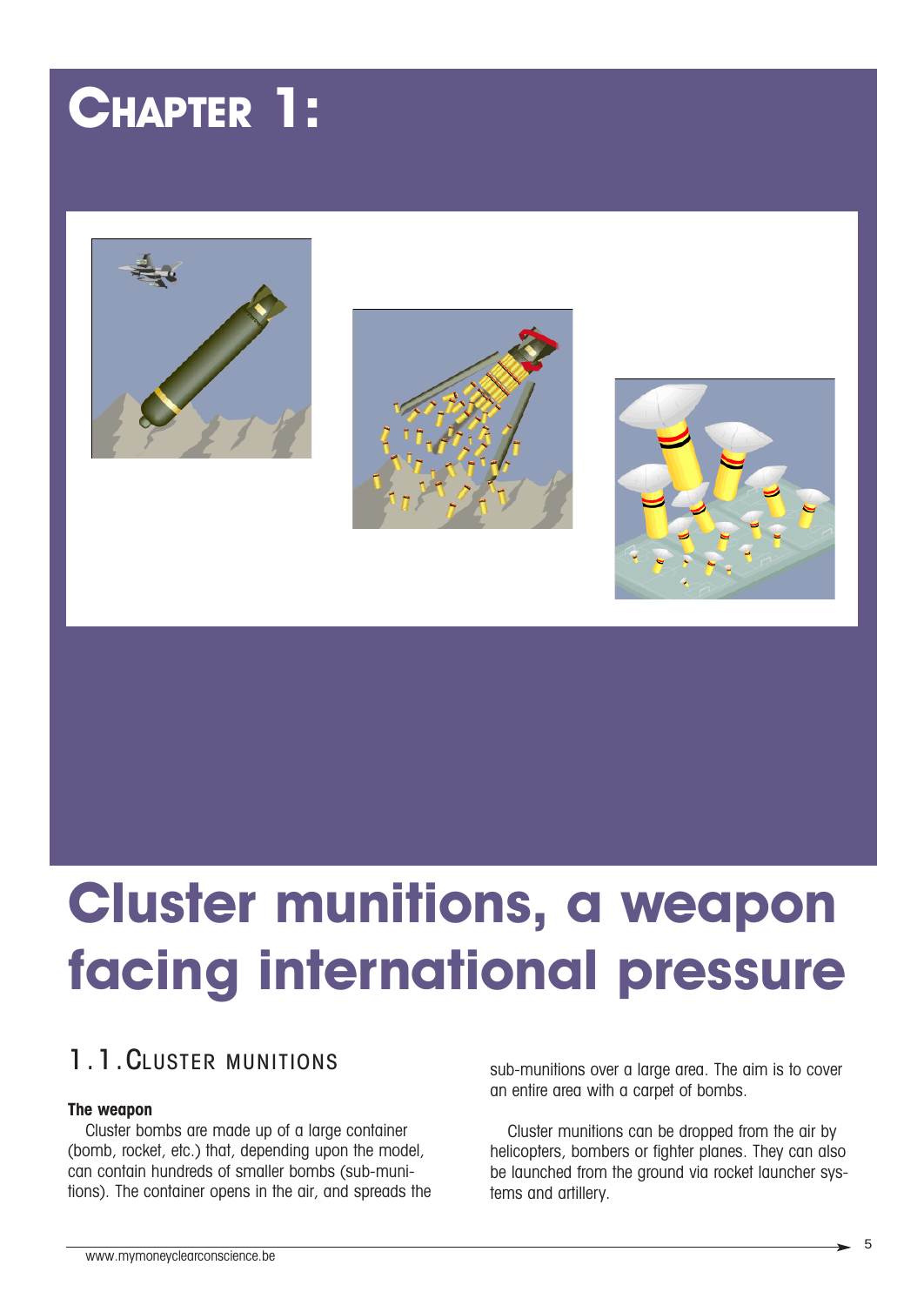In contrast to landmines, cluster munitions are designed to explode on impact with the target. Landmines are dropped with the aim that they will not explode immediately, but only when they are activated by being touched by a victim.

Cluster munitions can have different effects depending upon the use of the weapon: anti-personnel, antitank, anti-infrastructure, anti-equipment, toxic or incendiary effects. In some models, it is possible to combine these effects.

#### **Controversy**

Cluster munitions are generally seen as a controversial weapon. The characteristics of the weapon create two threats for the civilian population:

- Cluster bombs have the aim to cover a large area where one or more targets are located. Spreading the munitions over this area gives a large chance of civilian casualties during the attack.
- ◗ Cluster munitions also cause civilian casualties after the end of the armed conflict. The sub-munitions contained in cluster bombs have a certain rate of failure (dud rate). Following the use of a cluster bomb there will be many unexploded submunitions left behind over a large area. In this way, a mine field is created, with a great risk for civilians, also after the conflict.

#### AL Radwaniya, Iraq, 2003

Akim was already a shepherd, although he was still a child. One day he was playing on his parents' farm, when he was surprised by a cluster munition bombardment.

His uncle found him with serious wounds, and took him immediately to the hospital. The diagnosis was very pessimistic as he had lost a lot of blood. Four months later, Akim was still in the hospital. His condi-



tion did not show any signs of improving. He had serious burns and other wounds, on his legs and his body contained many pieces of shrapnel. His right leg was broken in many places, and had to be held together with a metal pin. His two legs are bandaged together. Many of his wounds were infected. He had bedsores, and was crying every night.

> Source:the team of Handicap International in Baghdad; Iraq (July 2003)

#### **Use**

At least eleven countries have used cluster bombs: Eritrea, Ethiopia, France, Israel, Yugoslavia, the Netherlands, Russia, Saudi Arabia, Sudan, the United States and the United Kingdom.

A few examples of the use of cluster munitions:

#### *The first Gulf War (1991)*

Cluster bombs were used in large numbers during the first Gulf War in 1991. According to a report from Human Rights Watch<sup>1</sup> the United States and her allies dropped 61,000 cluster bombs on Iraq and Kuwait between 17th February and 28th February 1991. These cluster bombs contained a total of around 20 million sub-munitions and accounted for of the bombs dropped on Iraq and Kuwait. Even using the conservative estimate of a 5% non-explosion rate, this means around 1 million dangerous sub-munitions remain.

After the war, a report from the US Air Force<sup>2</sup> mentioned an "excessively high non explosive rate" due to the height from which the bombs were dropped and the fact that they had landed on sand and water.

These unexploded sub-munitions have killed 1,600 civilians, and wounded 2,500. Sixty percent of the victims were younger than 15 years old.

The use of cluster bombs in urban areas (mainly in the south of Iraq) meant that refugees and internatio-

> nal humanitarian organisations were also put at risk.

#### *Yugoslavia and Kosovo (1999)*

Between March and June 1999, the US, UK and the Netherlands dropped 1,765 cluster bombs on Yugoslavia, containing a total of 295,000 sub-munitions. According to U.N. Mine Co-ordination more than 20,000 unexploded sub-munitions were left behind.

During the bombardments, between 90 and 150 civilians were killed and many more were wounded. In the year after the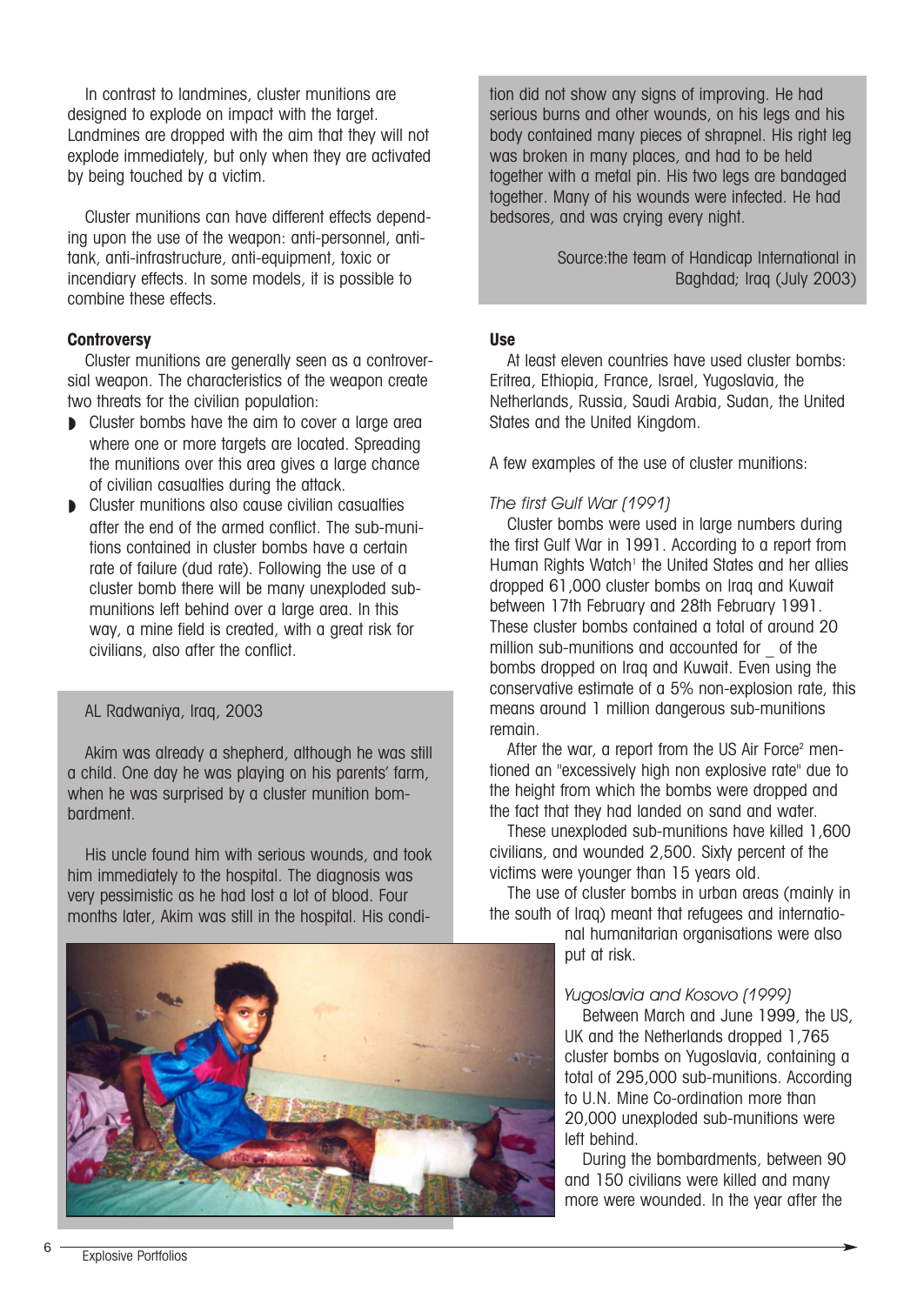war, at least 50 civilians were killed and 101 wounded due to these unexploded sub-munitions.<sup>3</sup>

Adnan went swimming with his father and brother …

Adnan Maloku was not yet seven. On August 11th 1999 he went swimming with his father and brother in a lake. Adnan found a yellow object in the water and gave it to his brother without knowing what it was. It was a piece of sub-munition, an unexploded BLU-97.

His seventeen year old brother asked his father, and let the object fall to the ground. It exploded, killing him instantly. Adnan was injured on the leg and the arm by the blast. He heard his father saying something which he could not understand, but then he heard nothing more…

The following day, Adnan's sister, Sanije, returned to the place where the incident had occurred, to search for the clothes of her brother and father. She also stepped on a sub-munition and was killed immediately.

Adnan lost a lot of blood. He needed medical attention for two months, and faced a shortage of blood. His left arm is still weak, and he cannot carry heavy loads.

He only returned to school in January 2000. He remembers it as if it were yesterday.

The oldest sister of Adnan, Ymrije, must take care of him and his mother. The mother is seriously traumatised by the event, and has to support the three on the small pension of the father.



**Adnan and his sister Imrije**

The witness statement was taken by the team of Handicap International in Kosovo in 2005.

#### *Afghanistan (2001-2002)*

The United States dropped 1,288 cluster bombs in Afghanistan (containing 248,056 sub-munitions). Conservative estimates mention 12,400 unexploded sub-munitions remaining in Afghanistan.<sup>1</sup>

#### *Iraq (2003)*

In 2003, the United States and the United Kingdom dropped 13,000 cluster munitions in Iraq (containing almost 2 million sub-munitions). In contrast to previous wars (for example in Kosovo and Afghanistan), the majority of these weapons were ground-launched. The use of these ground-launched cluster bombs in populated areas were the most significant cause of civilian casualties. Hundreds of civilian deaths and injuries caused by cluster munitions were reported in Baghdad, al-Hilla, al-Najaf, Basra, and elsewhere.<sup>2</sup>

In the past decades, the US and UK have been the heaviest users of cluster munitions. The US alone has over 1 billion sub-munitions in its arsenal. In total, over 57 countries have stocks of cluster munitions, including Belgium, Chile, Russia, Israel, Iran and Iraq.

## 1.2. A WEAPON UNDER PRESSURE

The characteristics of the weapon, the multiple use in the last decades, and the large numbers of civilian casualties, have made cluster munitions one of the most despised weapons around the world. In many countries the weapon has been placed under serious international pressure, and serious questions have been placed against their use. The Belgian law of 2006 that bans cluster munitions, is the most important international development in this area.

"Cluster munitions (…) are in the arsenals of more than 70 countries; they often claim the lives of civilians; and they impede socio-economic development long after conflict has ended. (…) I urge you to place the range of issues related to cluster munitions on your 2006 agenda." Kofi Annan, Secretary General of the United Nations, to the Meeting of States Parties to the CCW, 24 November 2005.

#### **International Humanitarian Law**

At this moment, cluster munitions are not banned by specific international treaties, and there is no equi valent of the international Ottawa-treaty banning landmines.

Despite this, the use of cluster bombs is in breach of international humanitarian law. This body of law outlaws the use of weapons that cannot distinguish between civilians and military targets.

International humanitarian law also enshrines the principle of proportionality, which states that no weapon should cause unnecessary suffering out of proportion to the military aim of the weapon.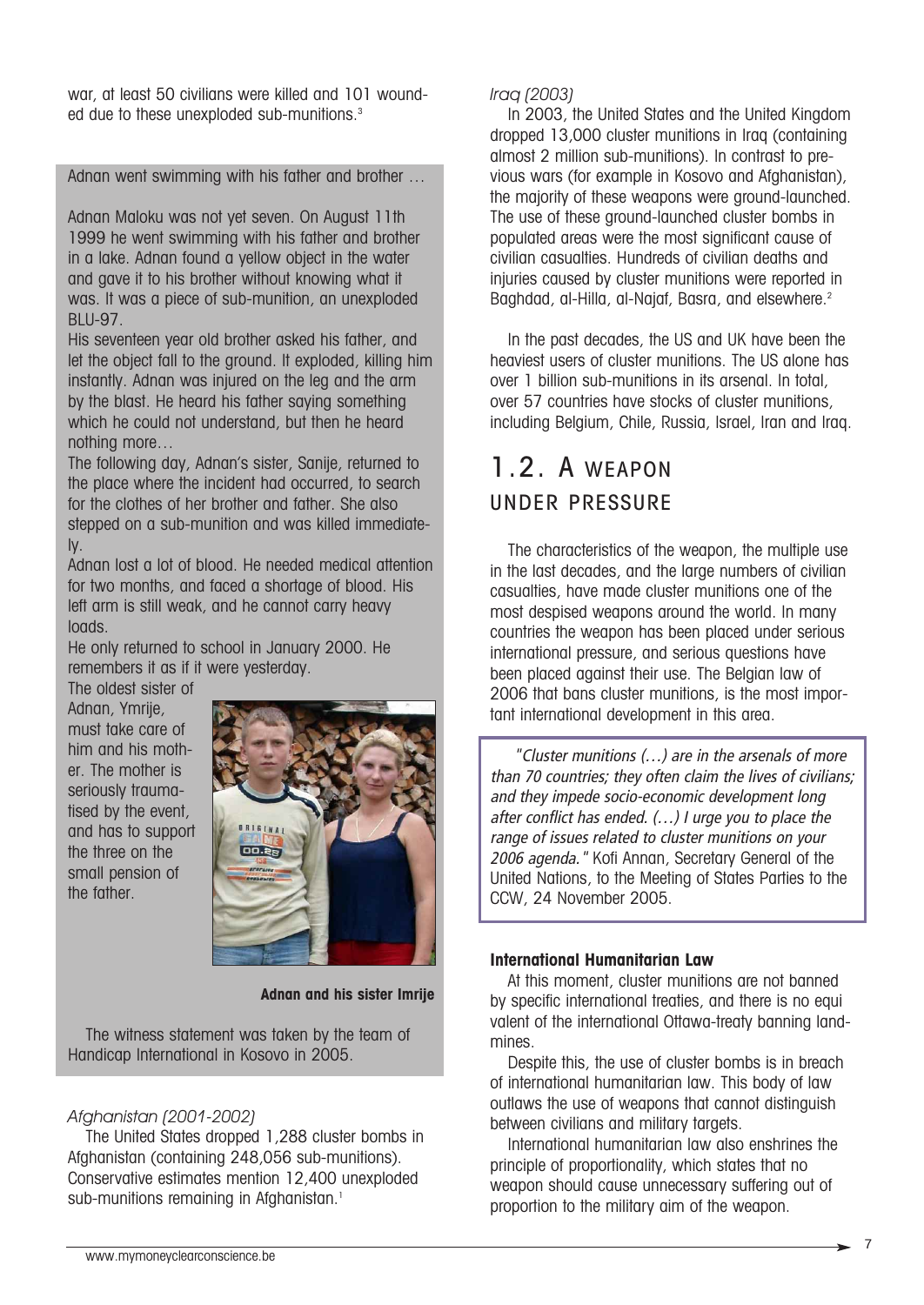The characteristics of the weapon make it clear that cluster munitions cannot be used in accordance with the rules of international humanitarian law, as civilians face a disproportionate danger during and after the conflict.

#### **Belgian first**

On 26th February 2006, the Belgian parliament became the first in the world to pass a law banning cluster munitions.4 This was followed on 30th March 2006 by a law which clarifies the definition of cluster munitions . The law adds cluster munitions to the list of weapons that are banned in Belgium. It is now forbidden to produce, repair, sell, transport , stockpile, possess, or use cluster munitions.

Belgium is the first country in the world to introduce such a law. Thankfully, Belgium does not stand alone in the struggle against nuclear weapons.

#### **Various states in action**

In Australia, the Senate passed a motion calling for a moratorium on the use of cluster munitions. In April 2003 Australia stated that it did not use cluster munitions.

In Austria, a parliamentary resolution was tabled, calling for a moratorium on the use of cluster munitions and new international law on the weapon.

In Belgium, a law has been adopted in the House of Representatives on 16 February 2006 banning cluster munitions. On 30 March 2006, the House of Representatives adopted a second law strengthening the prohibition through a more precise definition of cluster munitions.

Canada announced in 2005 that it would be destroying its Rockeye cluster munitions and would be moving away from this weapon type in the future. Canada also noted that it would welcome focused discussions on cluster munitions within the Convention on Conventional Weapons (CCW).

In 2005, **Denmark** called for negotiations on cluster munitions to begin immediately.

The European Parliament adopted a resolution calling for a moratorium on use, production, stockpiling, transfer and export of cluster munitions in 2004 and adopted, on 19 January 2006, a resolution on disability and development, saying that it "supports fully, given the effects especially on child victims, the global battle to eradicate antipersonnel landmines and other related controversial weapon systems such as cluster submunitions." In July 2005, the European Parliament called for a ban on investments in the production of cluster munitions.

In France, two bills have been introduced in parliament in order to ban cluster munitions. The government received more than 100 parliamentary questions concerning cluster munitions. The Senate initiated an enquiry that shall propose recommendations to the government.

In Germany, discussions and consultations are ongoing regarding a resolution on cluster munitions to be tabled. On 8 March 2006, Germany proposed a definition of cluster munitions at the CCW.

In 2005, the **Holy See** called for an immediate moratorium on the use of cluster munitions and for their elimination, noting that it would be insufficient and inadequate to limit reflection to the question of improving their quality.

Mexico called for a moratorium on the use of cluster munitions and for them to be considered at the CCW Review Conference in 2006.

In **New Zealand**, the government's national disarmament advisory committee is currently considering cluster munitions with a view to recommending new policy.

Norway, in addition to withdrawing Rockeye cluster munitions, decided not to purchase M26 rockets with sub-munitions for its MLRS system. After coming into office in 2005, Norway's new government pledged to work towards an international ban on cluster bombs. In 2005, Norway called on States Parties to consider a more general prohibition on the use of cluster munitions in populated areas. On 6 March 2006, Norway congratulated Belgium on taking a strong position on cluster munitions and called for a legal instrument on cluster munitions.

In Sweden two parties introduced a bill proposing a ban on cluster munitions. On 14 February seven parties took part in a seminar in parliament dedicated to the problem of cluster munitions; four parties expressed themselves in favour of a ban on cluster munitions. In November 2005 Sweden stated that the humanitarian hazards caused by cluster munitions cannot be ignored. In 2006 Sweden called for negotiations on cluster munitions at the CCW.

In Switzerland a draft law banning cluster munitions was tabled in parliament in November 2005.

In **Uruguay** a project has been introduced to parliament to ban cluster munitions.<sup>5</sup>

#### **Convention on Conventional Weapons**

There have been attempts to introduce measures through the Convention on Conventional Weapons (CCW) to reduce the effects of unexploded remnants of war. At the end of 2006, Protocol V of the Conventional will come into force. This is the first international weapon control treaty since the Ottawa convention on landmines in 1996. When Protocol V comes into force, the users of weapons will be responsible for removing unexploded remains of weapons from foreign territory. Unexploded cluster munitions will form a large part of this material.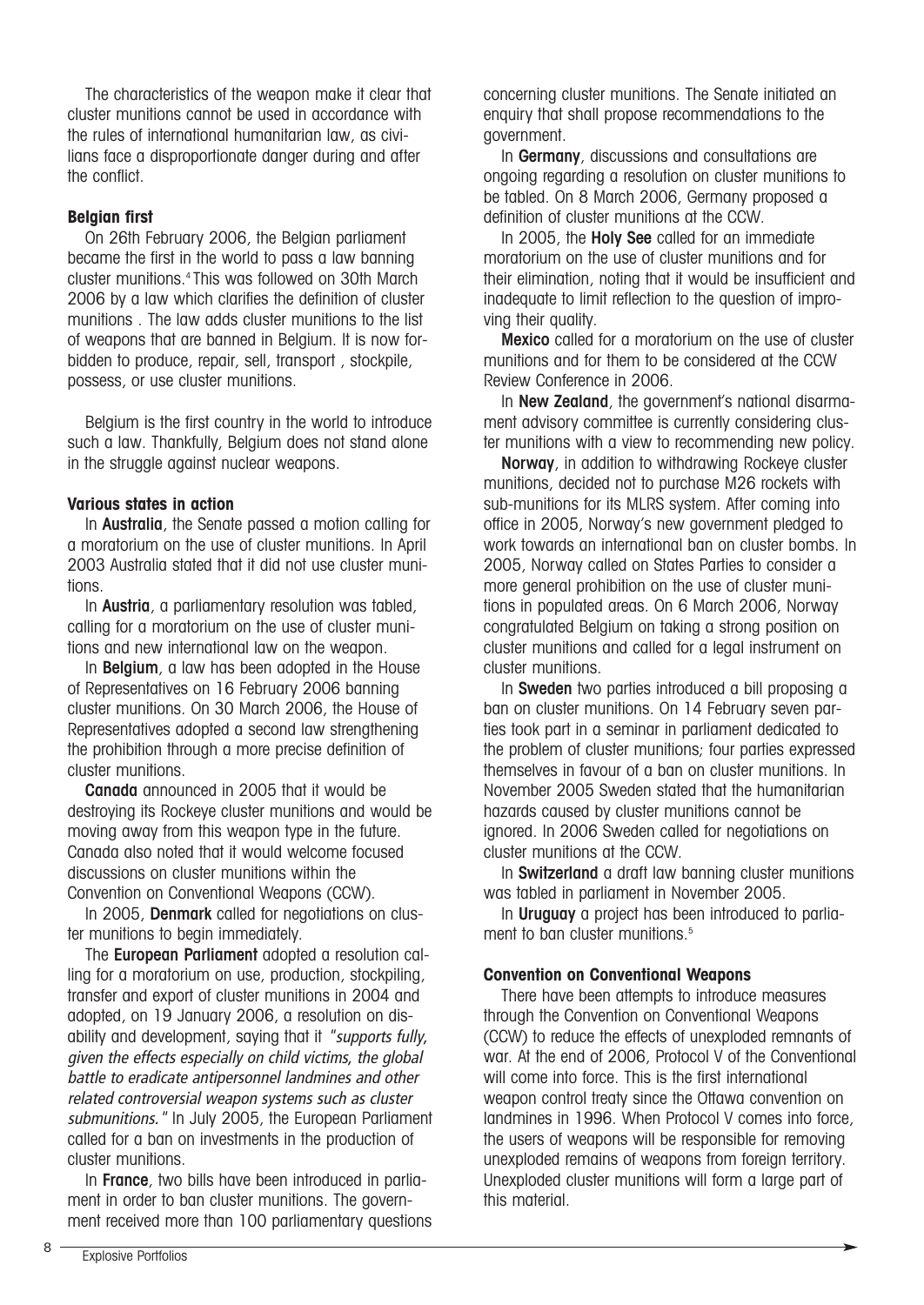## **CHAPTER 2:**



## **The producers of cluster munitions**

There are 34 countries around the world where cluster munitions have been produced. Some of these countries, for example the Netherlands and possibly Iraq, have stopped production. There is unclarity over some other countries.

It is clear, however, that many companies are still actively involved in the development, production and sale of cluster munitions. Companies can be involved in many ways, ranging from the production and sale of complete cluster munition systems, to the supply of essential components such as the fuse, sub-munitions, or the container in which the sub-munitions are placed.

The following list describes a number of companies and their involvement in cluster munitions.

#### **ATK** <sup>6</sup>

ATK (US) is the most important supplier of ammunition to the US armed forces.

In June 2000, ATK signed a contract with Israeli Military Industries (IMI)<sup>7</sup> to co-produce IMI's 'M971 120mm DPICM mortar cargo ammunition' for the US market. The bomb contains 32 sub-munitions.<sup>8</sup>

In June 2003, ATK signed a new contract with IMI,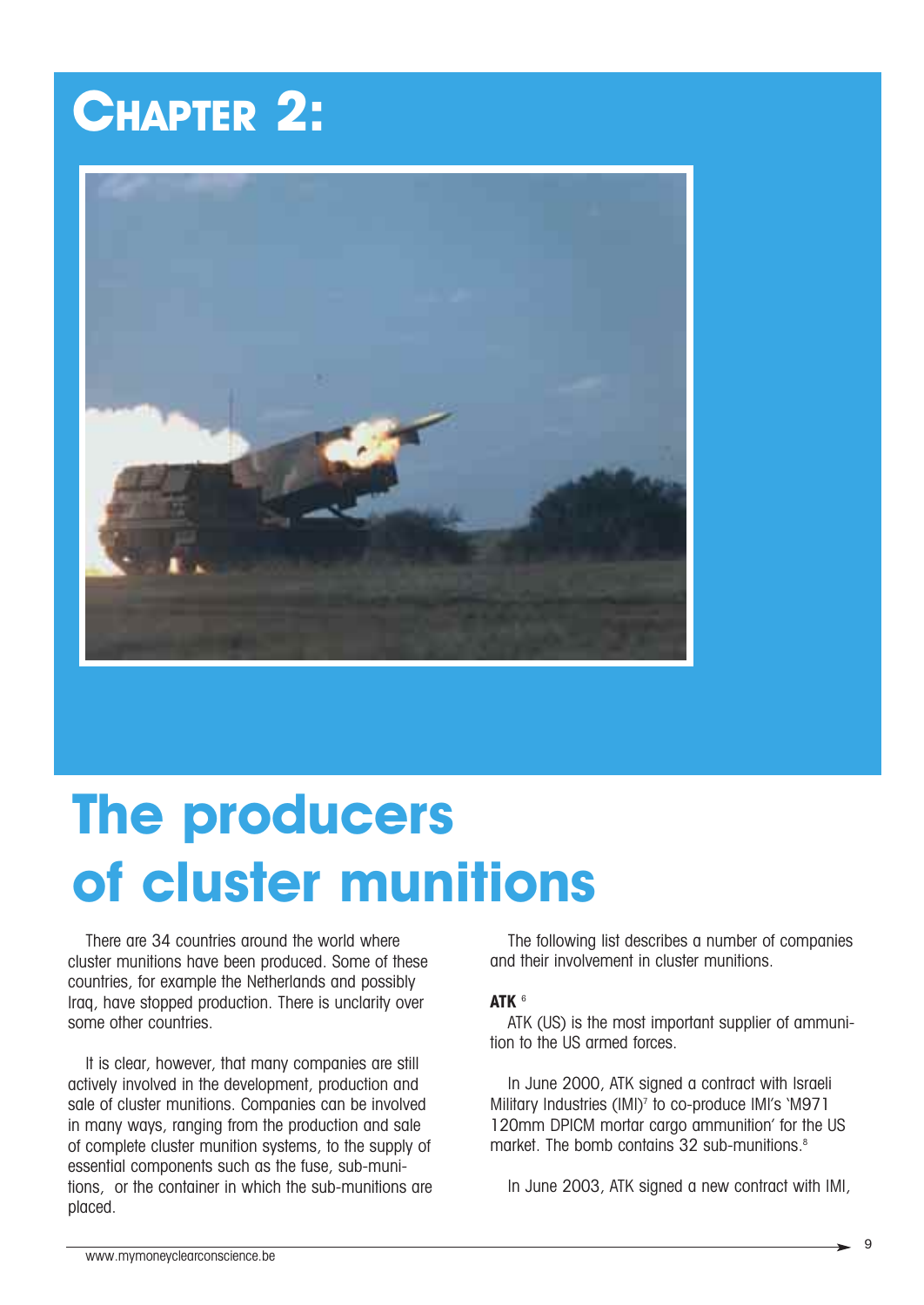which enables it to also produce and sell the IMI selfdestruction mechanism in the US.<sup>9</sup>

#### **BAE Systems**10**, EADS**<sup>11</sup> **and Finmecanicca**<sup>12</sup>

BAE Systems (UK) is the largest European arms manufacturer. EADS is the second largest European defence company. It was formed in 2000 following the merger of three companies: DASA (Gemany), Aerospatiale Matra (France) and CASA (Spain).

Finmeccanica is an Italian defence giant.

These three companies are currently involved in cluster munitions via MBDA13, a world leader in 'missile systems'. The company is a joint venture between EADS (37,5%), BAE Systems (37,5%) and Finmecanicca (25%). MBDA has been involved since 2004 in the 'GMLRS XM30 missile development programme', an international project by Italy, France, Germany, the UK, and the US. The M30 rocket carries 404 sub-munitions. MBDA is working with Lockheed Martin on this programme.<sup>14</sup>



**GMLRS XM30 raket**

Until recently, EADS was also involved in the production of cluster munitions via TDA, a joint venture between EADS (50%) and Thales (50%). In November 2005 EADS sold its share in TDA to Thales, and as a result TDA is now completely owned by Thales.

#### **General Dynamics**<sup>15</sup>

General Dynamics, a US defence multinational, produces the Hydra–70 rocket. These weapons are designed for use by aircraft and helicopters such as the F-16, the Apache or the Cobra. General Dynamics supplies these rockets with either a single warhead or with sub-munitions.<sup>16</sup> An example of a cluster munition application is the 'M261 High-Explosive

Multipurpose Sub-munition', that contains nine M73 sub-munitions.<sup>17</sup> In April 2006 General Dynamics received a new contract from the US army for the production of Hydra rockets (worth US\$165 million).<sup>18</sup>

In a letter to the Norwegian national bank on 2nd May 2005, General Dynamics stated that it also produces essential components, namely the fuse, for BLU-97. These are explosives used in various cluster bombs, including the Raytheon JSOW-A.19

#### **L-3 Communications**<sup>20</sup>

The US defence company L-3 communications makes 'self destruction/sub-munition grenade fuses'.21 In a letter to the Norwegian central bank on 2nd June 2005 the company stated that it produces 'safety and arming devices' for various types of cluster munitions.22 This includes the MK339 fuse that is used to open the canister containing the sub-munitions. The Rockeye II cluster bomb, amongst others, is opened with this device. $23$ 

#### **Lockheed Martin**<sup>24</sup>

Lockheed Martin is not only the largest arms producer in the world, but also the largest supplier to the Pentagon, and the the largest exporter of weapons in the world. It is not surprising that Lockheed Martin is active in the production and trade of cluster munitions.



The company is the producer of the MLRS system (Multiple Launch Rocket System), a highly mobile rocket launcher system that in less than one minute can fire 12 MLRS rockets. MLRS is used for the ground launch of rockets.25

The rockets used in the MLRS-system are armed with cluster munitions. These are also produced by Lockheed Martin.

Some examples $^{26}$  :

■ The basic MLRS rocket (M26) contains a warhead with 644 M77 sub-munitions (DPICM) and has a range of 32 km. This means that up to 8000 sub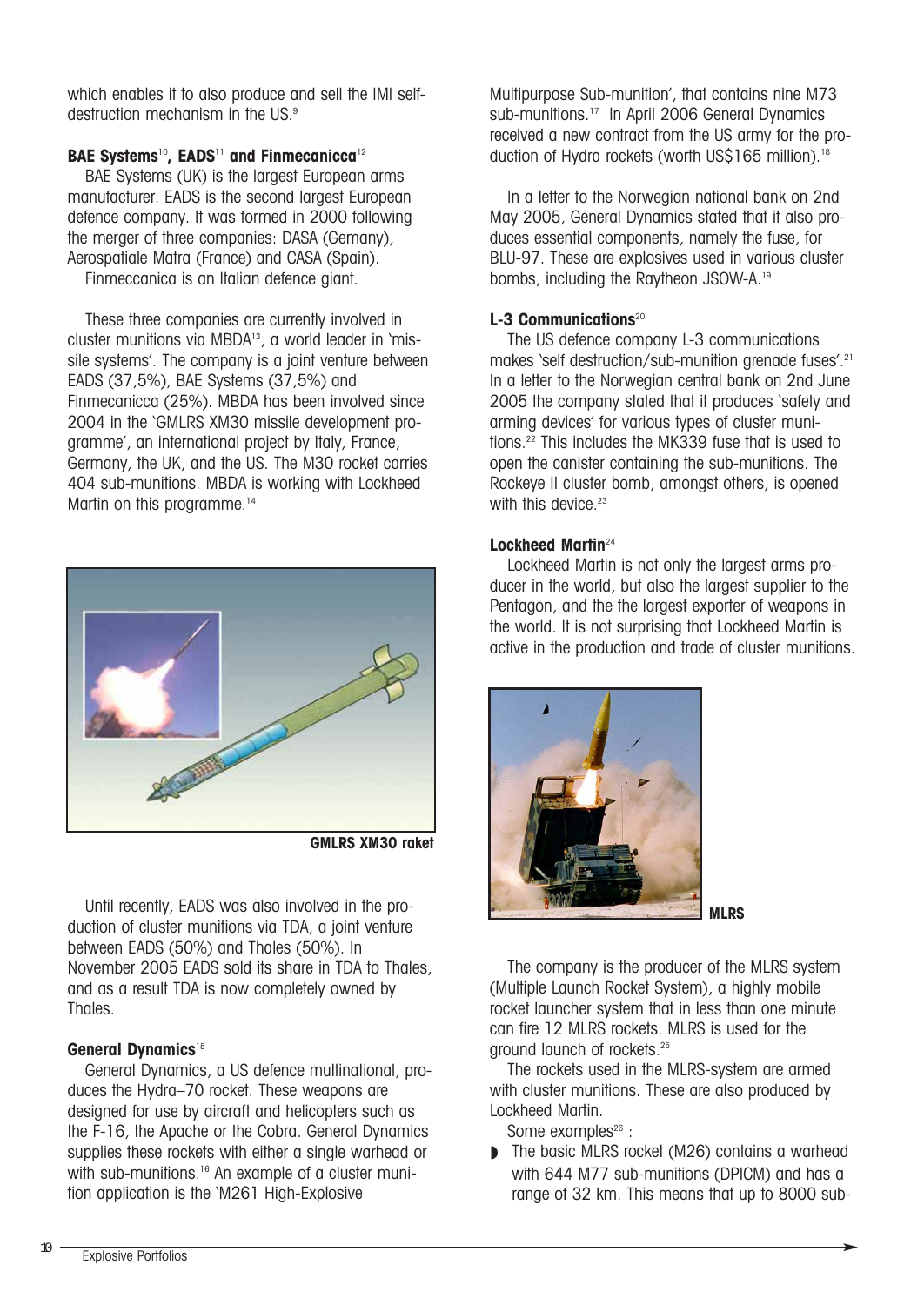munitions can be spread within one minute.

- The 'quided' MLRS XM30 rocket has a range of 60 km and contains 404 DPCIM sub-munitions. It has been in production since 2003. The US plan to produce more than 100,000 of these rockets.27
- The ATACMS Block 1A has a range of 300 km and contains  $275$  M74 sub-munitions<sup>28</sup>.

In March and April 2003 MLRS cluster munitions were used in the war against Iraq.

The use of ground launched cluster munitions (including MLRS) by the US and British ground troops is the most significant cause of the high number of civilian casualties in the war. These weapons were used against populated areas including Baghdad, Basra, al-Hilal, al-Najaf and Karbala.

The MLRS cluster munitions were used primarily for long range attacks. The majority of the sub-munitions used by the US were DPICMs. In Iraq, the standard use of these weapons was in salvos of six rockets, which means that each salvo dropped 3864 submunitions over an area of one square kilometre. According to a report of the US 'Office of the Under Secretary of Defense for Acquisition, Technology and Logistics' the MLRS sub-munitions have a failure rate of 16%.29

The MLRS system including rockets has already been delivered to 16 countries including the US, Israel, Bahrain and the Netherlands.

#### **Northrop Grumman**<sup>30</sup>

Northrop Grumman, another US arms company, produces sub-munitions including Viper Strike munitions. This sub-munition has, since 2002, been adapted and tested for use in UAV (Unmanned Ariel Vehicles), specifically in the Hunter.<sup>31</sup>The Viper Strike munition is a derivative of the BAT sub-munition, developed and produced by Northrop Grumman.32 The BAT sub-munition is used in systems including the ATACMS –Block II variant cluster bomb from Lockheed Martin.



**The Viper Strike Munition**

#### **Poongsan**<sup>33</sup>

Poongsan is a Korean multinational, active in the metal and defence sectors. Poongsan produces the cluster munition'155mm Base Bleed DPICM artillery shell' K 310 with 49 sub-munitions.<sup>34</sup>



#### **Raytheon**<sup>35</sup>

The US Raytheon is a world leader in development and production of missile systems. The range of products includes cluster bombs.<sup>36</sup>

Raytheon produces the AGM154 Joint Standoff Weapon (JSOW). This is a air-delivered bomb, that can be dropped from a great height. JSOW can be produced in four configurations, two of which are cluster munitions.38 The variant AGM154A is the standard version of the JSOW. This version is a cluster bomb that contains 145 BLU-97/B sub-munitions. These sub-munitions have both anti-personnel and anti-material effects. Each sub-munition fragments on detonation into approximately 300 pieces.

Since 1999 the US air force has used JSOW cluster bombs in Yugoslavia, Afghanistan and Iraq. The JSOW can be attached to various planes, including the F/A-18, F-16, B-2, B-52.39

Raytheon is also the producer of the Tomahawk cruise missile. These missiles are fired from ships or submarines. The Tomahawk rockets have various possible warhead configurations. One of these is a submunition container with Combined Effect Bomblets. The Tomahawk can, in this way, be used as a cluster munition. The Tomahawk has been used already in various wars by the US navy: Desert Storm (1991), Iraq (1993), Bosnia (1995), Desert Fox (1998), Operation Allied Force (1999).<sup>40</sup>

#### **Rheinmetall** <sup>41</sup>

A joint venture between the German defence group Rheinmetall and Diehl Munitonssystemen produces systems including a 155mm projectile, the sensorfused SMArt. This contains 2 sub-munitions.<sup>42</sup>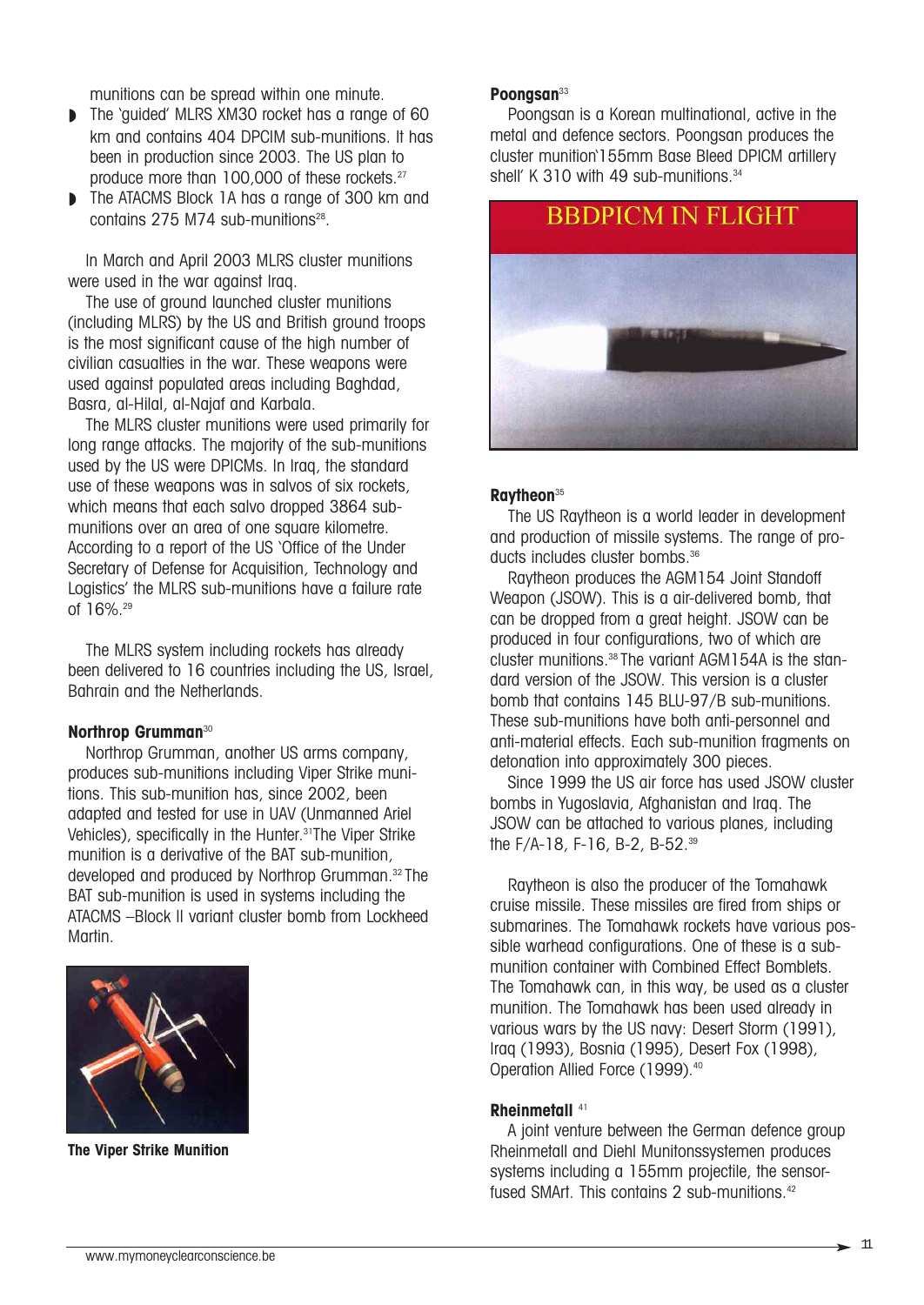In the past, Rheinmetall also produced DM-632/642 and DM-652 artillery shells for the M-85 sub-munitions of Israeli Military Industries (IMI). It is unclear if this industrial cooperation continues.

#### **Textron**<sup>43</sup>

The US company Textron also produces cluster bombs and sub munitions.<sup>44</sup>

Textron produces the CBU-105 Sensor Fused Weapon, a cluster bomb, for the US airforce. This cluster bomb was first used in 2003 during the war against Iraq. The sub-munitions in these weapons were also made by Textron: the BLU-105. According to Textron, these are the only 'smart' sub-munition being produced in the United States.

Textron has also developed the 'Selectively Targeted Skeet' STS sub-munitions, which can be used in UAV (Unmanned Ariel Vehicles), amongst other applications.

#### **Thales**<sup>45</sup>

The French defence group Thales is since November 2005 the 100% owner of TDA. TDA specialises in areas including missiles. In a letter to the Norwegian central bank, TDA describes its PR Cargo artillery grenade as a cluster munition. It contains 16 submunitions with both anti-personnel and anti-tank effects<sup>46</sup>

The Belgian subsidiary of TDA, Forges de Zeebrugge, was the biggest opponent of a Belgian ban on cluster munitions. The arguments used by the company included the claim that a ban on cluster munitions in Belgium would cost many jobs at the company and suppliers. Forges de Zeebrugge stated that the FZ101 rocket programme was in danger. These rockets contain eight sub-munitions. The company was awarded a contract in 2002 to supply this weapon for the German Tiger helicopter.<sup>47</sup>

### OTHER COMPANIES

The companies listed above are not the only companies involved in the production of cluster munitions, rather they are the stock market listed companies.

There are also a number of companies, not listed on the stock market, that are involved in the production of cluster munitions, including Diehl Munition Systeme, Giat industries, FAMAE, Dezamet.

There are also companies such as **Honeywell**, that were certainly involved in the past with the production of cluster munitions, but which we cannot be sure if

they are still involved.

Other stock market listed companies such as GenCorp, Aerostar, Aselsan and Singapore Technologies are not discussed in this report, as we found no financial links between these companies and the researched bank groups.

A company to keep an eye on is Israeli Military Industries, a producer and exporter of a range of cluster bombs. The company is currently owned by the Israeli state, but a privatisation of the company is on the way.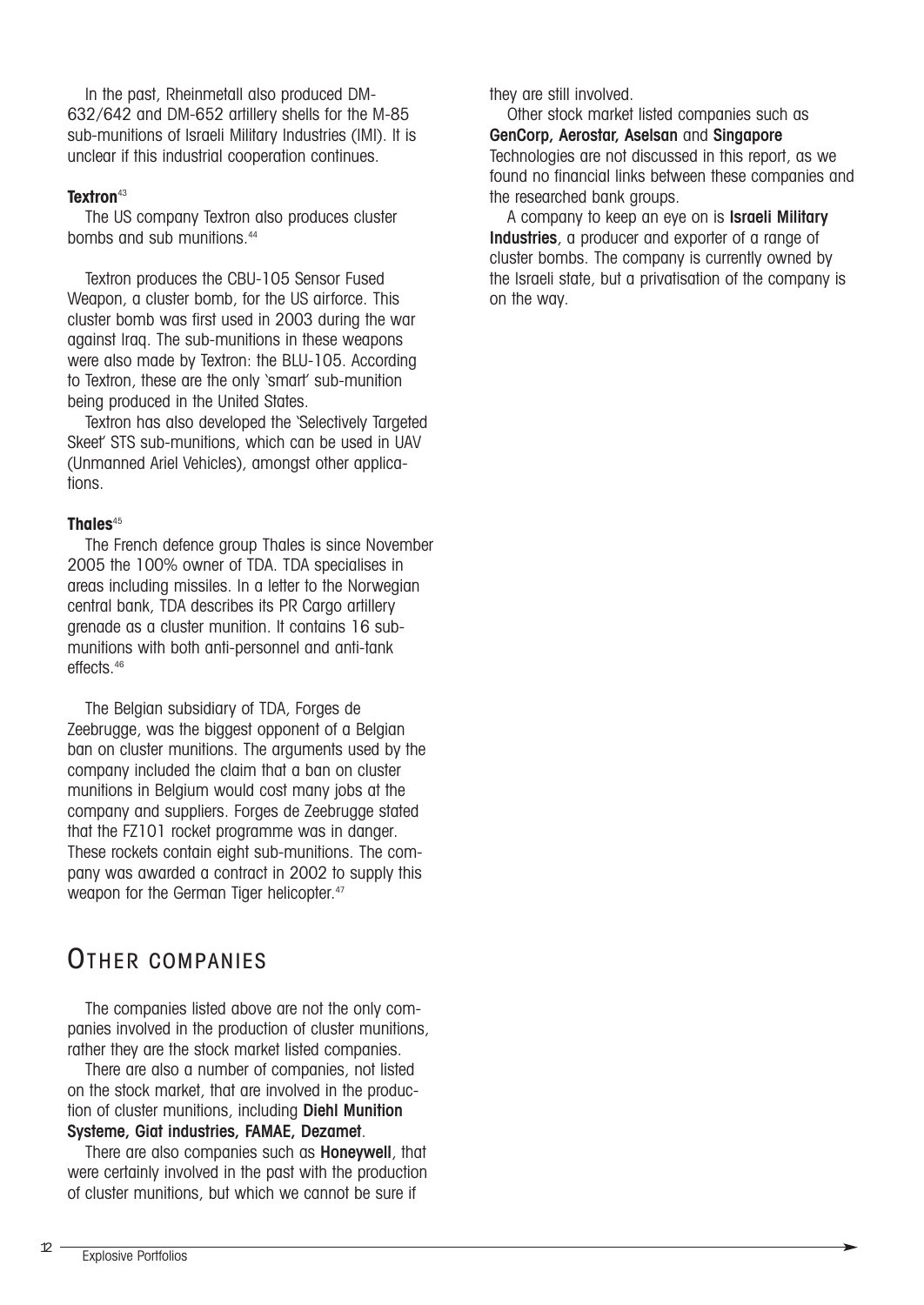## **CHAPTER 3:**



## **The investors**

This chapter goes deeper into the investments of five bank groups in the companies involved in the production of cluster munitions. The five bank groups are AXA, Dexia, Fortis, ING and KBC.

AXA has so far not made a statement against involvement with cluster munitions. The other four financial groups have all adapted their policies regarding involvement in cluster munitions during 2004 and 2005, under pressure from the campaign 'My Money. Clear Conscience?'. In this report, we investigate whether this policy is being implemented, and in how far this policy is suffficient to avoid involvement in cluster munitions.

On 6th June 2006, all banks received a letter in which they were confronted with the finding of the research of Netwerk Vlaanderen. They were given two weeks in which to react to and send more up to date investment information regarding their investments.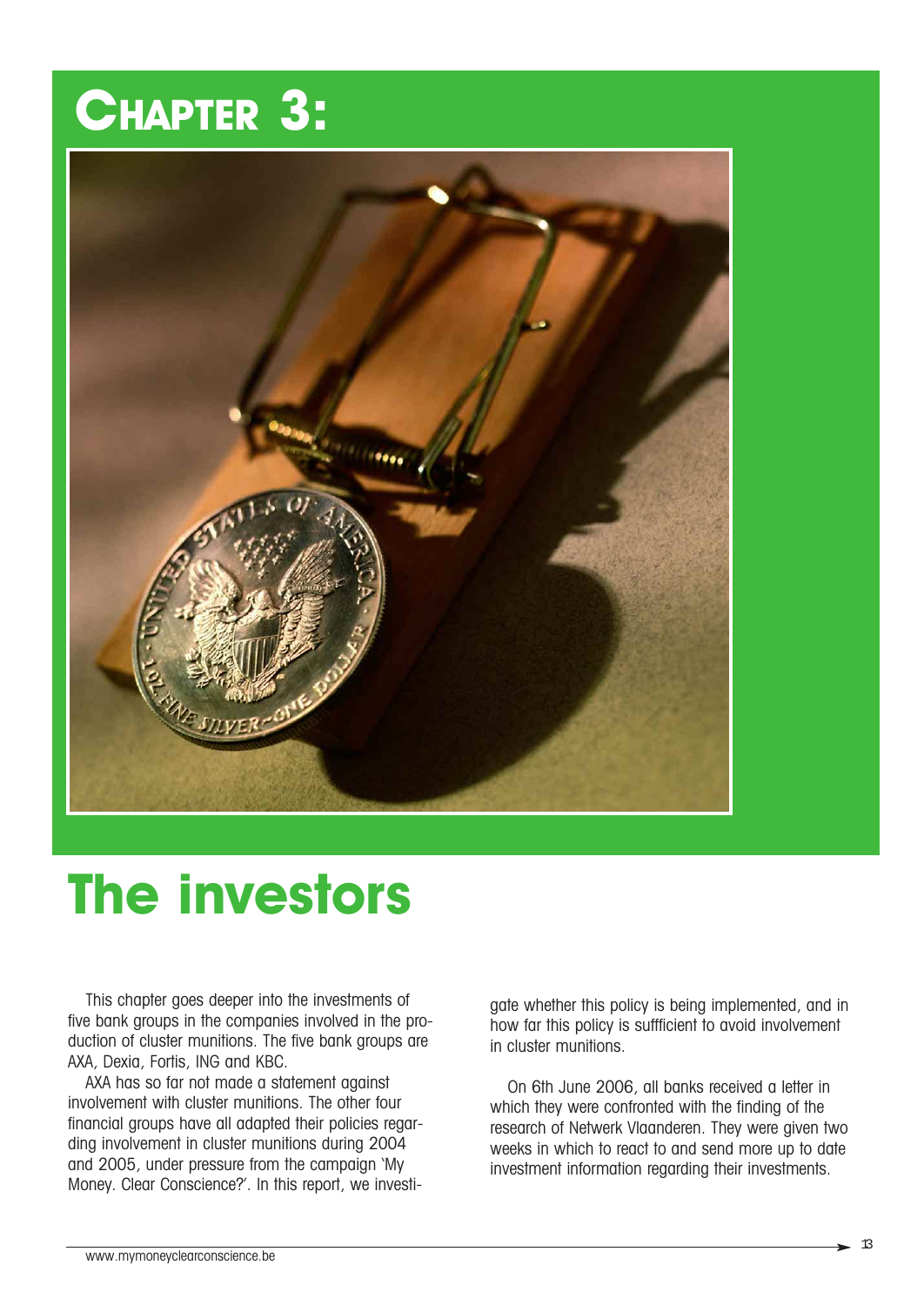### 3.1. AXA



#### The cluster munitions policy of AXA

AXA has not developed any policy regarding investment in companies producing cluster munitions. AXA has taken an attitude that it describes as being neutral, and will not take a position. AXA simply follows the law. As there is no international treaty that forbids the production of cluster munitions, AXA does not feel able to stop its investments in cluster munitions.

#### AXA's cluster munition investments in 2006

AXA invests more than US\$5.5 billion in all 13 researched companies that produce cluster munitions. The high proportion of Textron (10.14%), BAE Systems (8.62%) and Northrop Grumman (4.36%) are particularly noteworthy. AXA has even increased its shareholdings in some companies since 2004: in EADS from 0.03% to 1.46%; in General Dynamics from 0.46% to 1.38%, in BAE Systems from 1.40%



to 8.62% and in Raytheon from 0.28% to 1.15%. The investments in ATK and Lockheed Martin are lower than in 2004.

|                                                                                                                                                                                                        | Number of shares in<br>the company                                                                                                                            | Value of the shares<br>in the company<br>$(in$ US\$ $)$                                                                                                                                    | % of shares                                                                                                        |
|--------------------------------------------------------------------------------------------------------------------------------------------------------------------------------------------------------|---------------------------------------------------------------------------------------------------------------------------------------------------------------|--------------------------------------------------------------------------------------------------------------------------------------------------------------------------------------------|--------------------------------------------------------------------------------------------------------------------|
| ATK<br><b>BAE Systems</b><br><b>EADS</b><br>Finmeccanica<br><b>General Dynamics</b><br>$L-3$<br>Lockheed Martin<br>Northrop Grumman<br>Poongsan<br>Raytheon<br>Rheinmetall<br>Textron<br><b>Thales</b> | 205,069<br>288,433,104<br>11,926,030<br>691,421<br>5,559,162<br>642,130<br>1,917,094<br>15,280,182<br>56,600<br>5,117,212<br>102,752<br>13,255,775<br>236,792 | 16,132,778<br>2,065,218,617<br>420,511,818<br>16,089,367<br>354,841,310<br>48,166,171<br>139,813,665<br>990,002,992<br>1,161,432<br>236,619,883<br>7,393,006<br>1,246,175,408<br>9,298,822 | 0.58%<br>8.62%<br>1.46%<br>0.16%<br>1.38%<br>0.53%<br>0.44%<br>4.36%<br>0.18%<br>1.15%<br>0.29%<br>10.14%<br>0.14% |
| Total                                                                                                                                                                                                  |                                                                                                                                                               | 5,551,425,269                                                                                                                                                                              |                                                                                                                    |

#### Table 1: AXA investments in producers of cluster munitions<sup>48</sup>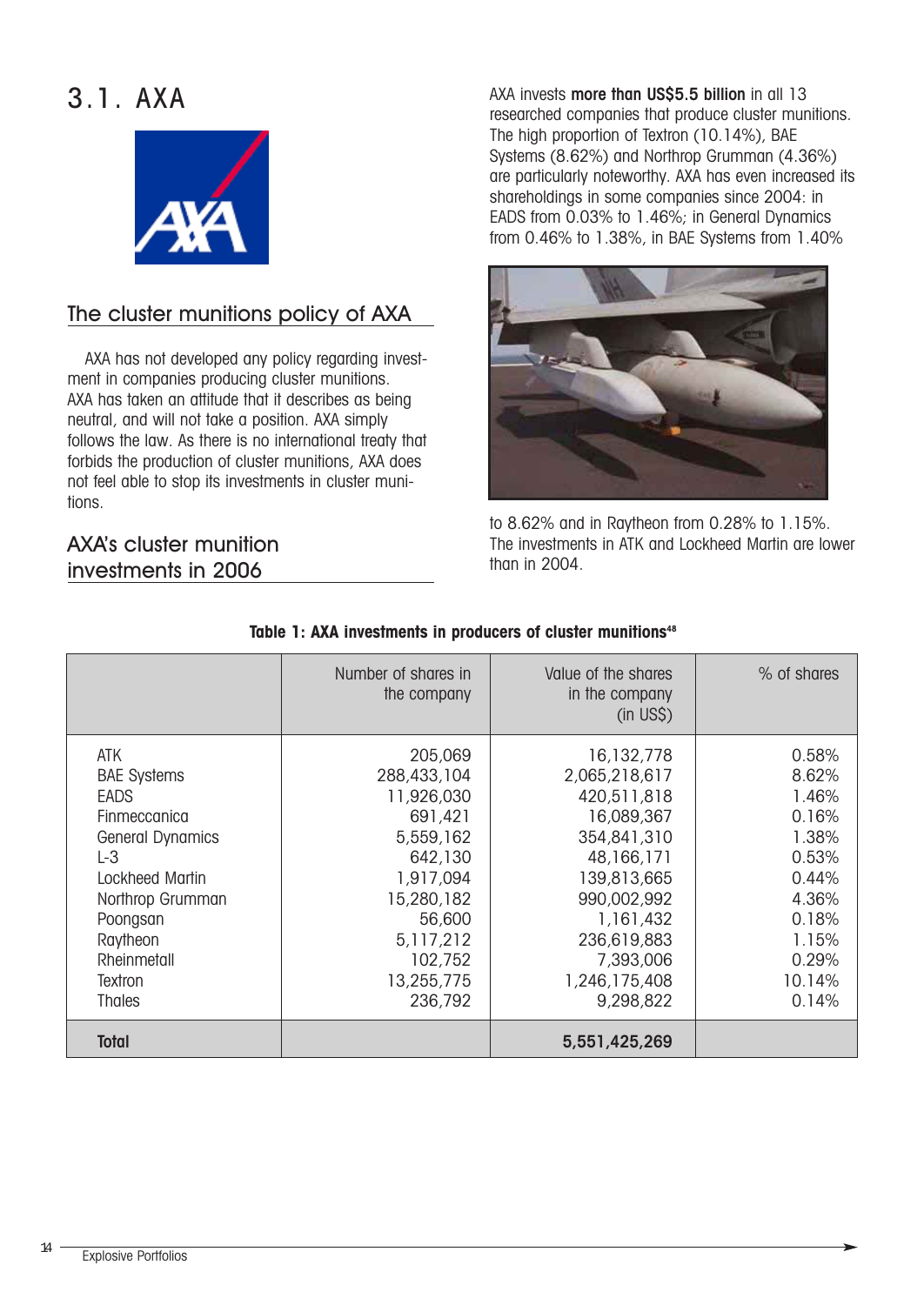AXA did not reply to the research results found in this report.

In general, it can be remarked that the situation with AXA has certainly not improved: the investment in cluster munitions has increased.

AXA offers investment funds in Belgium that invest in cluster munitions. Belgium passed a law banning cluster munitions in February 2006.

During June, AXA will sell the shares that it has for its own portfolio in ATK, Singapore Technologies and Textron. This has nothing to do with the involvement of these companies in cluster munitions, rather their involvement in the development or production of land mines. AXA will continue to invest in these companies via indirect investments (via funds and other investments made for third parties). The disinvestment from these companies amounts to a value of US\$ 11,600,000, less than 1% of the investments of AXA in these companies.<sup>49</sup>

#### **Conclusion**

AXA is the only one of the five researched banks that continues to invest without any restrictions in cluster munitions, currently considered one of the most controversial weapons.

After three years of campaigns and research dealing with the weapon investments of AXA, we can state that AXA is not a bank group for customers that do not wish to invest in cluster munitions or in the weapon industry in general.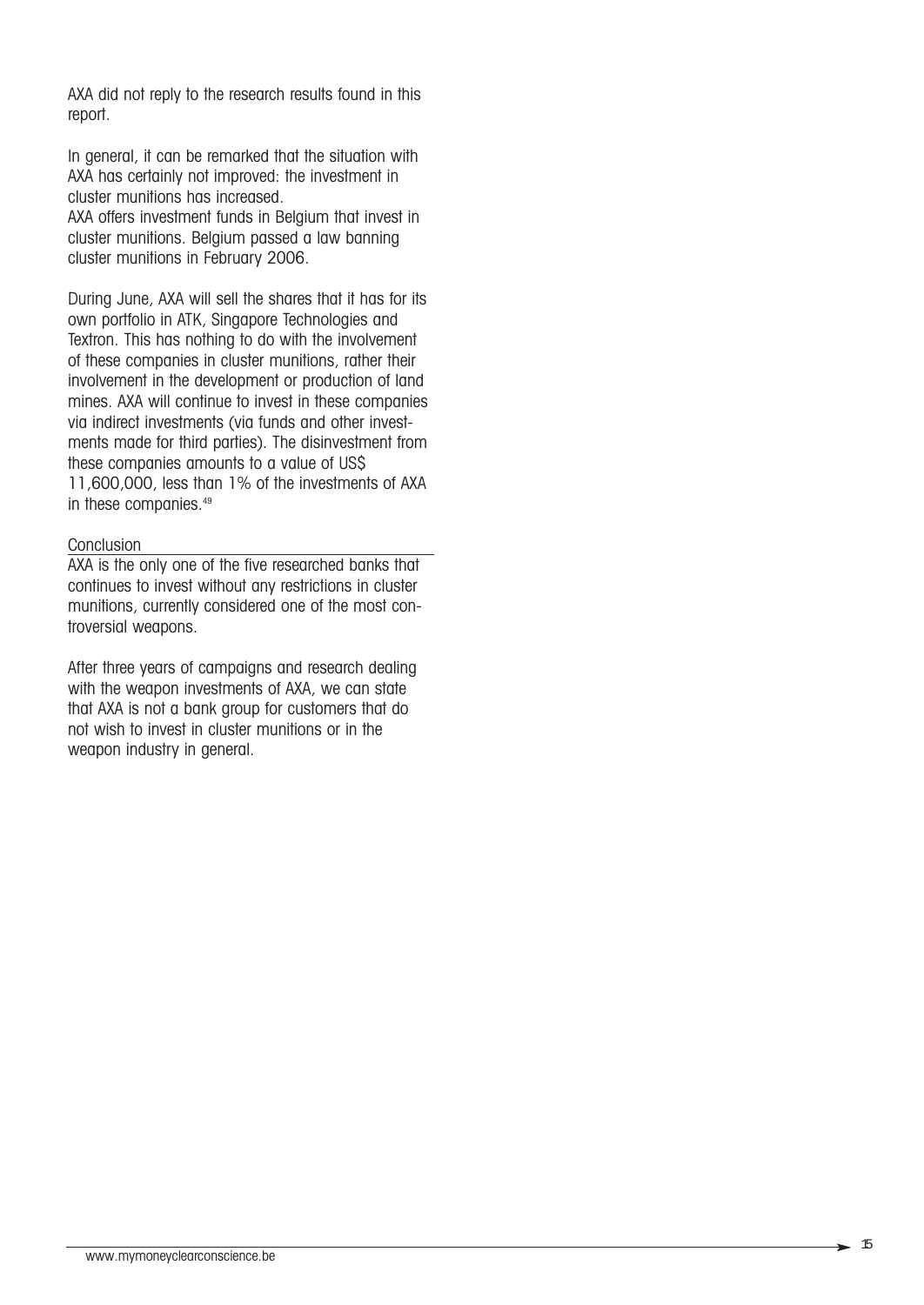### 3.2. DEXIA



#### The cluster munitions policy of Dexia

Dexia has developed a policy that does not allow project financing for research, development or production of defensive or offensive weapons, including cluster munitions. No general business loans will be given to companies for which the core business is the arms industry, and no shares will be bought directly in these companies. Only indirect investments, (via investment funds) in the weapon industry arre not excluded.<sup>50</sup>

This general weapon policy is completely applicable to the producers of cluster munitions named in this report.

#### Dexia's cluster munition investments in 2006

Dexia responded to the first research results, and sent details of the most recent figures to Netwerk Vlaanderen.

Dexia invests almost US\$ 52 million in 8 of the 13 researched producers of cluster munitions. These are only rather small amounts in the companies, which are all indirect investments via investment funds. Dexia has no direct investments in these companies.

Noticeable is that most Dexia investment funds offering shares in these companies are also available in Belgium. Belgium passed a law banning cluster munitions in February 2006.



# the company letter that the company (in US\$)

#### **Table 2: Dexia investments in producers of cluster munitions 51**

|                                                                                                                 | Number of shares in<br>the company             | Value of the shares<br>in the company<br>$(in \; US\$ )        | % of shares                      |
|-----------------------------------------------------------------------------------------------------------------|------------------------------------------------|----------------------------------------------------------------|----------------------------------|
| ATK<br><b>BAE Systems</b><br><b>EADS</b><br>Finmeccanica<br><b>General Dynamics</b><br>$L-3$<br>Lockheed Martin | O<br>1,676,935<br>776,393<br>135,777<br>48,002 | $\Omega$<br>10,655,742<br>24,081,763<br>2,890,991<br>3,398,542 | 0.05%<br>0.10%<br>0.03%<br>0.01% |
| Northrop Grumman                                                                                                | 90,908                                         | 8,839,840                                                      | 0.04%                            |
| Poongsan<br>Raytheon<br>Rheinmetall<br>Textron                                                                  | 22,664<br>500                                  | $\left( \right)$<br>975,232<br>43,515                          | 0.01%<br>0.00%                   |
| <b>Thales</b>                                                                                                   | 22,604                                         | 827,067                                                        | 0.01%                            |
| Total                                                                                                           |                                                | 51,712,492                                                     |                                  |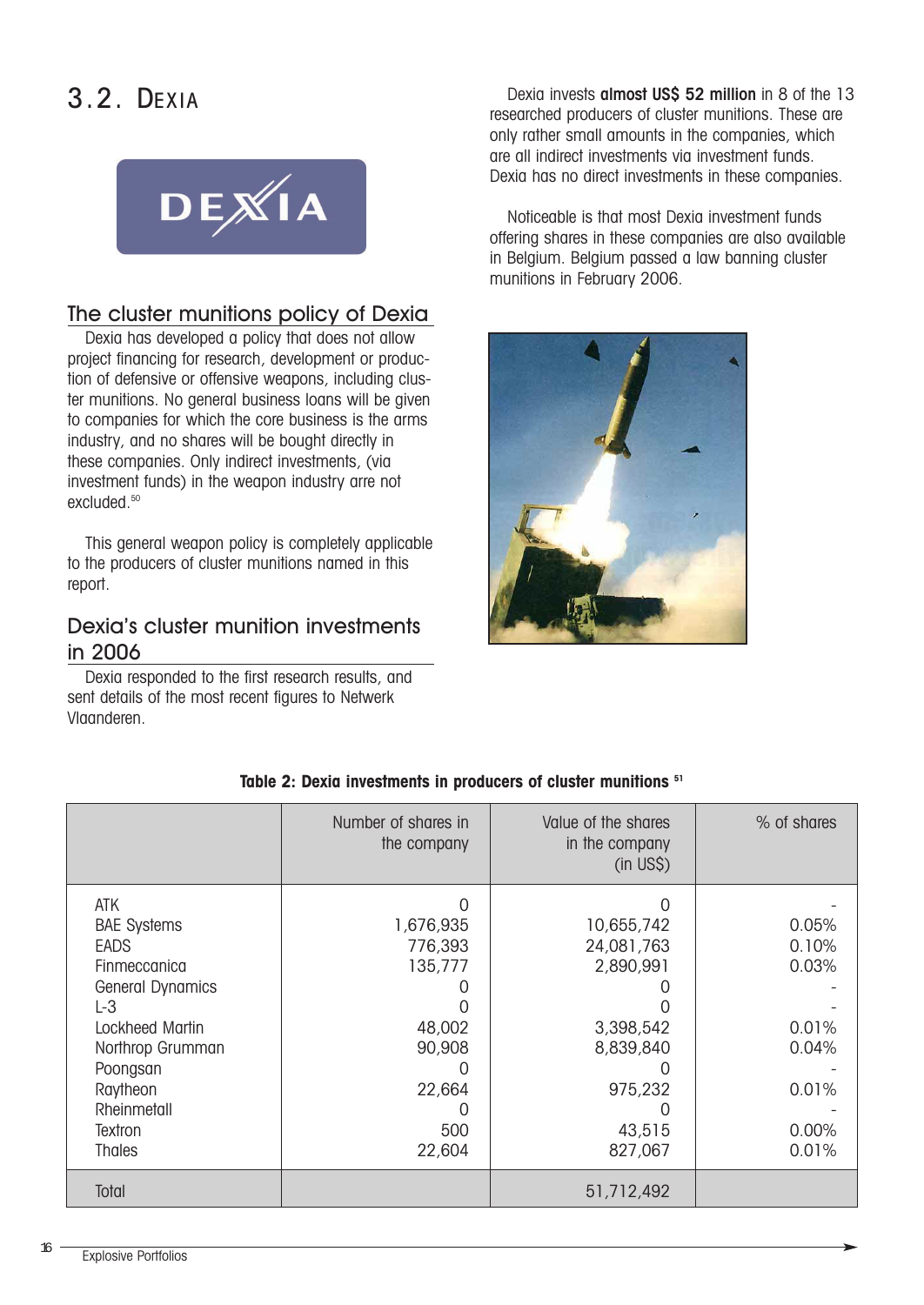Dexia has removed Textron and General Dynamics from all investment funds. This is due to the involvement of these companies in the development of new anti-personnel mines for the US army. Dexia has a rule of 100% exclusion for companies involved in anti-personnel landmines.

#### **Conclusion**

#### *Conformity with the policy*

As Dexia only invests in producers of cluster munitions via investment funds and not for its own portfolio, these results are completely in line with the policy of Dexia. According to these figures, Dexia is implementing its own cluster munitions policy correctly.<sup>52</sup>

#### *Evaluation of the policy*

This research shows that the policy of Dexia has some shortcomings. Dexia refuses to apply the arms policy to investment funds. This means that the investor who invests via a Dexia investment fund continues to invest in producers of cluster munitions. Dexia continues to offer investments in very controversial weapons to its customers.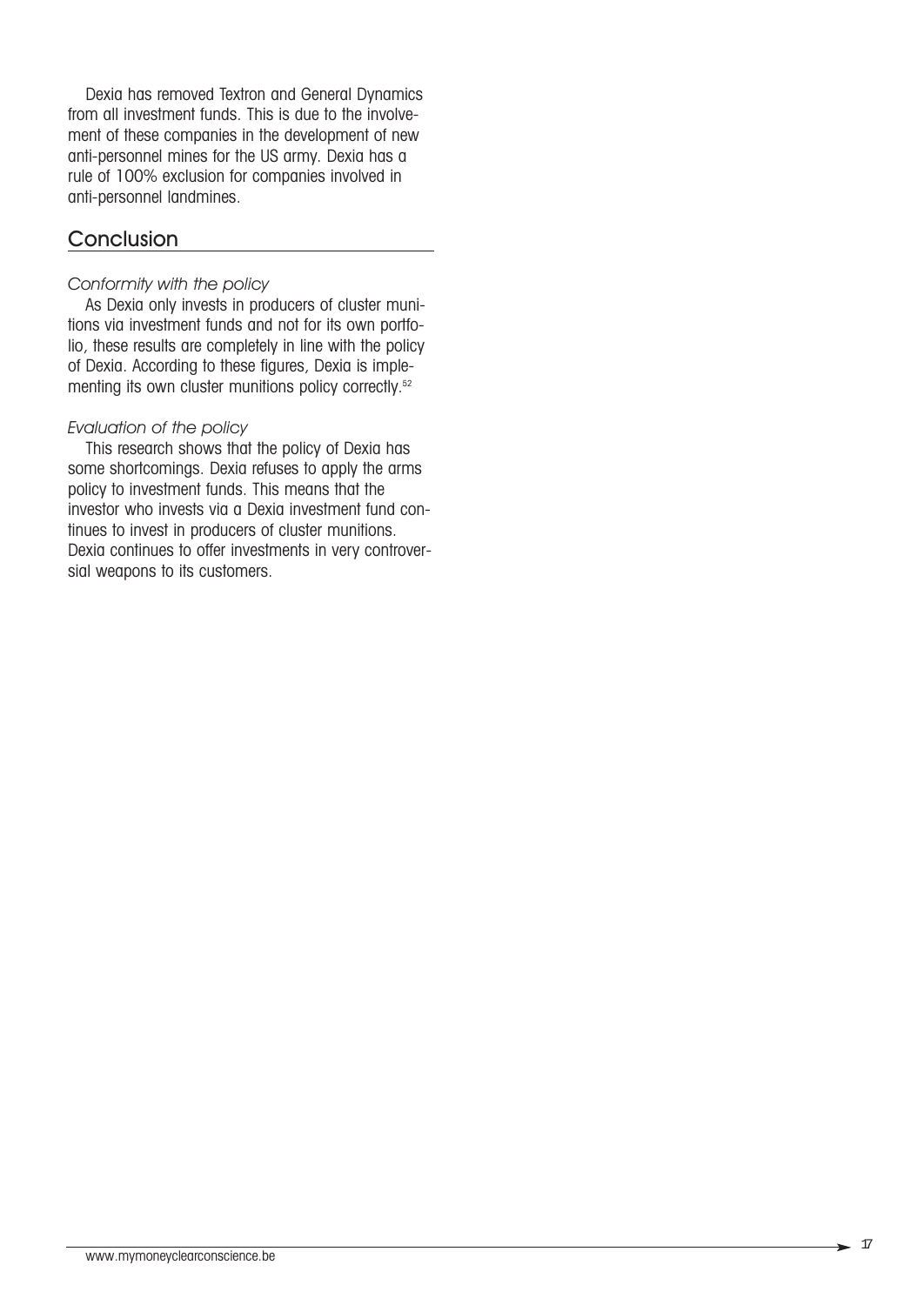### 3.3. FORTIS



#### The cluster munitions policy of Fortis

Fortis has developed a policy where it states that it no longer wishes to be involved in the financing of, or direct investments in, controversial weapons. Amongst other types of weapons, cluster munitions are considered to be controversial weapons.

Fortis does not exclude these controversial weapons from its investment funds.

#### Fortis cluster munition investments in 2006

*Credit facility*

In July 2005 EADS renewed its continuing credit facility with an international bank syndicate of 36

banks. The credit facility is worth 3 billion over seven years. The facility allows EADS to borrow money quickly when EADS is confronted with exceptional costs or investment opportunities. This facility also serves as a back-up for the EMTN<sup>54</sup> programme of EADS, through which the company regularly issues obligations. For the buyers of these obligations, the credit facility offers a guarantee that the company always has enough money to pay the obligations and interest.



Fortis has a share of 45 million in this credit facility.<sup>55</sup>

*Investments*

|                         | Number of shares in<br>the company | Value of the shares<br>in the company<br>$(in$ US\$ $)$ | % of shares |
|-------------------------|------------------------------------|---------------------------------------------------------|-------------|
| ATK                     | 0                                  |                                                         |             |
| <b>BAE Systems</b>      | 6,280,647                          | 44,969,433                                              | 0.19%       |
| <b>EADS</b>             | 36,765                             | 1,296,334                                               | 0.00%       |
| Finmeccanica            | 31,322                             | 728,863                                                 | 0.01%       |
| <b>General Dynamics</b> | 1,068                              | 68,170                                                  | 0.00%       |
| L-3                     | 228,501                            | 17,139,860                                              | 0.19%       |
| Lockheed Martin         | 503,607                            | 36,728,059                                              | 0.12%       |
| Northrop Grumman        | 28,109                             | 1,821,182                                               | 0.01%       |
| Poongsan                |                                    |                                                         |             |
| Raytheon                | 94,996                             | 4,392,615                                               | 0.02%       |
| Rheinmetall             | 257,607                            | 18,534,824                                              | 0.72%       |
| Textron                 | 249,370                            | 23,443,274                                              | 0.19%       |
| <b>Thales</b>           | 54,083                             | 2,123,839                                               | 0.03%       |
| <b>Total</b>            |                                    | 151,246,452                                             |             |

#### **Table 3: Fortis investments in producers of cluster munitions 56**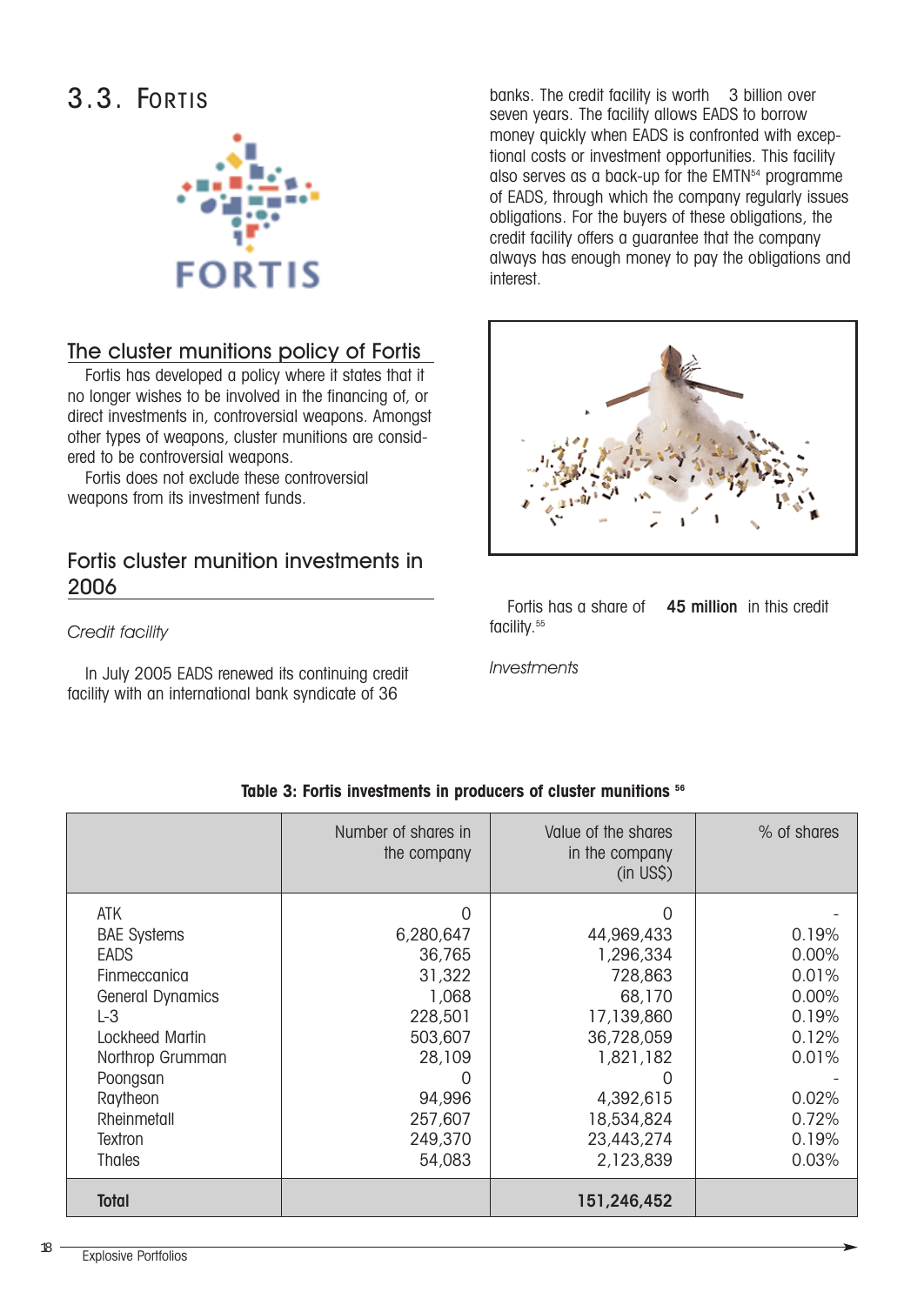Fortis invests between US\$90 million and US\$150 million in 11 of the 13 researched producers of cluster munitions. Fortis reacted to the research results of Netwerk Vlaanderen, and gave up to date figures regarding its investment portfolio<sup>57</sup>. At the moment, these figures are not yet complete and cannot be published. However, it appears that investments are currently a little lower than the figures in the table that date from the start of 2006. The main points remain the same: Fortis invests rather small amounts in the companies, via indirect investments. The investments in companies such as BAE Systems and Lockheed Martin have increased since 2004.

It is noteworthy that many of the Fortis investment funds that invest in producers of cluster munitions are also on offer in Belgium. Belgium passed a law banning cluster munitions in February 2006.

The investments of Belgian investment funds in General Dynamics and Textron have been sold. This decision is related to the role of these companies in the development of new anti-personnel mines.

#### **Conclusion**

#### *Conformity with the policy*

- ◗ The credit facility extended to EADS is an unacceptable financing of an activity that is related to cluster munitions. This financing is either a breach of Fortis's own policy, or a sign that this policy does not promise much. Fortis states that no new transactions will be accepted that are related to controversial weapons. Ending existing relationships is a decision of last resort, certainly when dealing with 'a conglomerate that only has a small involvement in controversial weapons'. If this loophole is used to ensure lucrative deals with EADS, it appears that the weapon policy is not effective. This is a direct financing of a company that is clearly involved in at least two weapon systems that are considered controversial by Fortis: cluster munitions and nuclear weapons. EADS is the second largest weapon producer in Europe.
- ◗ The research into shares held by Fortis does not allow us to make 100% certain that these are only indirect investments. If these shares are only held by investment funds, the results are fully in order with the policy of Fortis.<sup>58</sup>

#### *Evaluation of the policy*

- ◗ This research shows that the policy of Fortis has shortcomings. Fortis refuses to apply its weapons policy to investment funds. This means that the investor who invests via a Fortis investment fund continues to invest in producers of cluster munitions. Fortis continues to offer investments in very controversial weapon systems to its customers.
- There are also huge loopholes in the policy regarding the direct financing of arms companies. The financing of EADS highlights that highly lucrative deals quickly encourage Fortis to drop ethical concerns in favour of commercial interests. This seems to reduce the weapon policy to something that only exists on paper.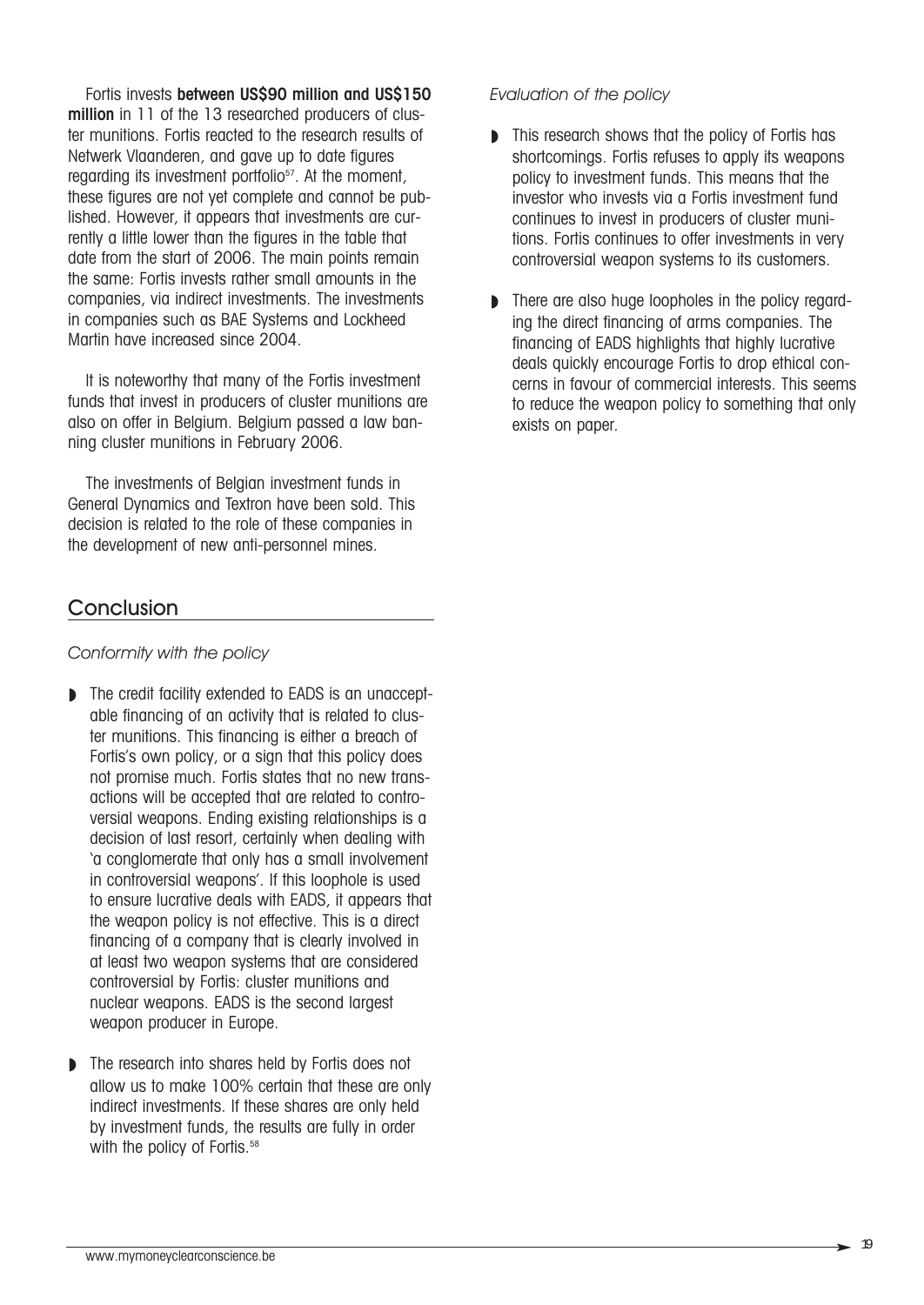## 3.4. ING



#### The cluster munitions policy of ING

ING has also developed a policy in which it states that it does not wish to be involved in the financing or direct investments in controversial weapons. Amongst other weapon systems, cluster munitions are considered by ING to be controversial weapons. As with Dexia and Fortis, ING has not excluded these controversial weapons from investment funds.59

#### ING cluster munition investments in 2006

#### *Credit facility*

In July 2005 EADS renewed its continuing credit facility with an international bank syndicate of 36 banks. The credit facility is worth 3 billion over seven years. The facility allows EADS to borrow money quickly when EADS is confronted with exceptional costs or investment opportunities. This facility also serves as a back-up for the EMTN<sup>60</sup> programme of EADS, through which the company regularly issues obligations. For

the buyers of these obligations, the credit facility offers a guarantee that the company always has enough money to pay the obligations and interest.

ING has a share of 85 million in this credit facility.61



*Investments*

|                                                                                                                                                             | Number of shares in<br>the company                                                     | Value of the shares<br>in the company<br>$(in \; US\$ )                                                 | % of shares                                                          |
|-------------------------------------------------------------------------------------------------------------------------------------------------------------|----------------------------------------------------------------------------------------|---------------------------------------------------------------------------------------------------------|----------------------------------------------------------------------|
| ATK<br><b>BAE Systems</b><br><b>EADS</b><br>Finmeccanica<br><b>General Dynamics</b><br>$L-3$<br>Lockheed Martin<br>Northrop Grumman<br>Poongsan<br>Raytheon | 57,520<br>8,423,791<br>8,000<br>1,026,805<br>43,340<br>906,880<br>270,877<br>1,215,417 | 4,525,098<br>60,314,344<br>282,080<br>65,540,963<br>3,250,933<br>66,138,758<br>17,550,121<br>56,200,882 | 0.16%<br>0.25%<br>0.00%<br>0.25%<br>0.04%<br>0.21%<br>0.08%<br>0.27% |
| Rheinmetall<br>Textron<br><b>Thales</b>                                                                                                                     | 75,126<br>60,365                                                                       | 7,062,595<br>2,370,534                                                                                  | 0.06%<br>0.04%                                                       |
| <b>Totaal</b>                                                                                                                                               |                                                                                        | 283,236,309                                                                                             |                                                                      |

#### **Table 4: ING investments in producers of cluster munitions 62**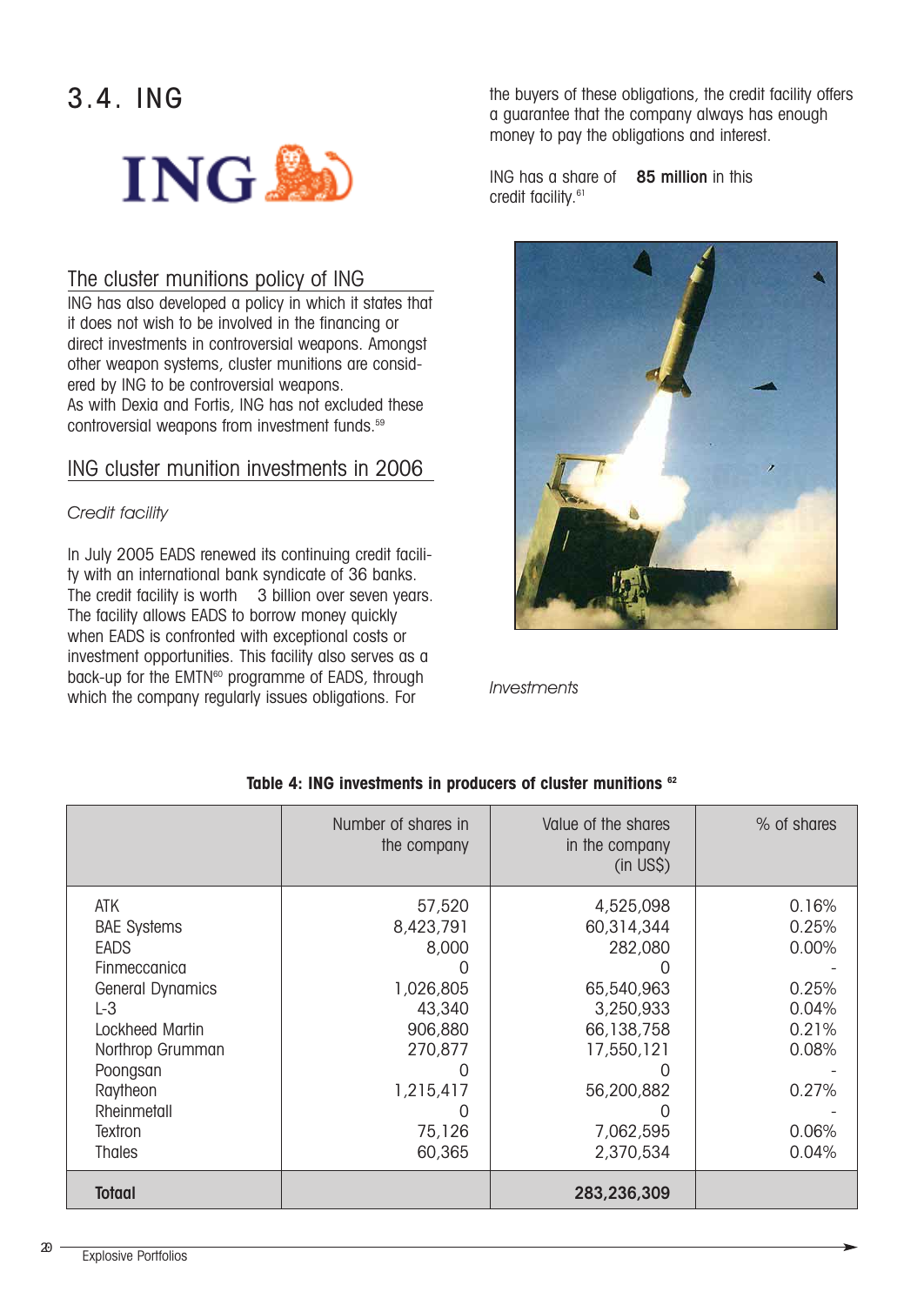ING invests more than US\$283 million in 10 of the 13 researched producers of cluster munitions. These are rather small investments in these companies. However, there are a few caveats to this statement: investments have increased in BAE Systems (from 0.05% to 0.25%) and Raytheon (from 0.07% to 0.27%) in comparison to 2004.

ING also offers investment funds in Belgium that invest in these producers of cluster munitions. Belgium passed a law banning cluster munitions in February 2006.

ING reacted to the research results, but did not send up to date information regarding the investments in these companies. They only stated that these shareholdings are indirect, and ING does not hold any direct investments in the companies that feature in this report.63 ING refuses to disclose the names of the companies that are excluded from investment under its weapons policy.

#### **Conclusion**

#### *Conformity with the policy*

- The credit facility extended to EADS is an unacceptable financing of an activity that is related to cluster munitions. This financing is either a breach of ING's own policy, or a sign that this policy does not promise much. The weapon policy of ING only excludes producers of controversial weapons from new financing and direct investment. An exception is made for companies involved in controversial weapons, but which are primarily civilian. If this loophole is used to make lucrative deals with EADS, it is clear that this policy is not effective. If this loophole is used to ensure lucrative deals with EADS, it appears that the weapon policy is not effective. This is a direct financing of a company that is clearly involved in at least two weapon systems that are considered controversial by ING: cluster munitions and nuclear weapons. EADS is the second largest weapon producer in Europe. Despite the civilian activities, it is difficult to argue that the company is primarily civilian.
- ◗ The research into shares held by ING does not allow us to make 100% certain that these are only indirect investments. If these shares are only held by investment funds, as ING claims, the results are fully in order with the policy.<sup>64</sup>

#### *Evaluation of the policy*

- ◗ This research shows that the policy of ING has shortcomings. ING refuses to apply its weapons policy to investment funds. This means that the investor who invests via a ING investment fund continues to invest in producers of cluster munitions. ING continues to offer investments in very controversial weapon systems to its customers.
- There are also huge loopholes in the policy regarding the direct financing of arms companies. The financing of EADS highlights that highly lucrative deals quickly encourage ING to drop ethical concerns in favour of commercial interests. This seems to reduce the weapon policy to something that only exists on paper.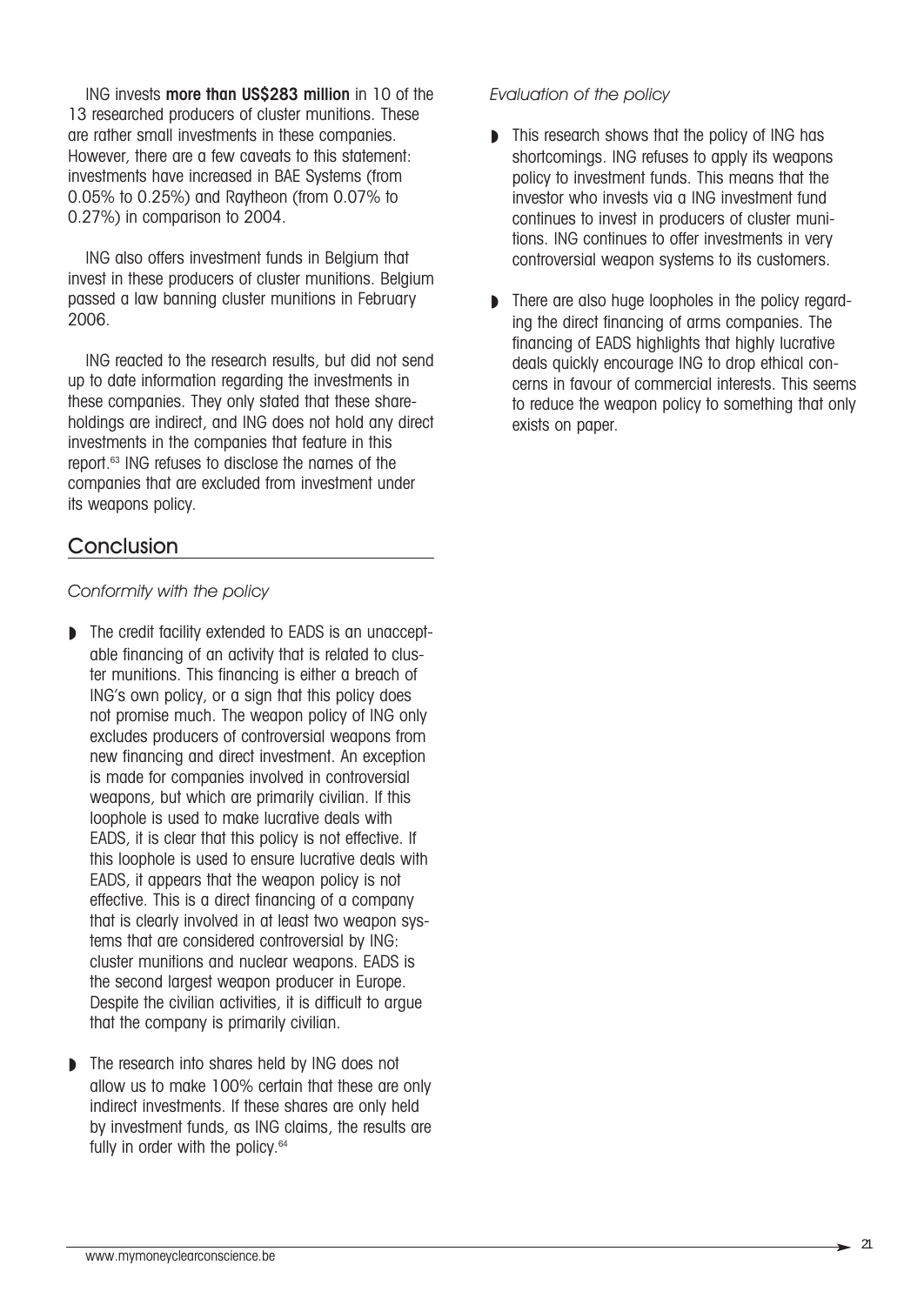## 3.5. KBC



#### The cluster munitions policy of KBC

KBC adopted a policy on controversial weapons in 2004. According to KBC, these are 'weapons whose use in the past half century has caused great suffering to innocent civilians'. Cluster munitions are one of the weapons systems that KBC finds controversial.

KBC is the only bank group in this research that applies this policy not only to financing companies and direct investments, but also indirect investment for active and passive investment funds. (It is only the passive institutional investment funds that are excluded.)<sup>65</sup>

KBC is also the only bank group that has made public the list of companies that are excluded by this policy. The list was brought up to date in the early

part of 2006, with eleven companies being added to the list. The following companies are on the list as a result of their involvement with controversial weapons: Aerostar, ATK, Aselsan, BAE Systems, EADS, Finmeccanica, GenCorp, General Dynamics, Honeywell International, L-3 communications, Lockheed Martin, Magellan Aerospace, Northrop Grumman, Poongsan, Raytheon, Rheinmetall, Singapore Technologies Engineering, Textron and Thales.

#### KBC cluster munition investments in 2006

KBC has given Netwerk Vlaanderen full access to information about investments of the bank in cluster munition producers.

|                         | Number of shares in<br>the company | Value of the shares<br>in the company<br>$(in$ US\$ $)$ | % of shares |
|-------------------------|------------------------------------|---------------------------------------------------------|-------------|
| <b>ATK</b>              | $\Omega$                           | $\Omega$                                                |             |
| <b>BAE Systems</b>      | 152,041                            | 818,980                                                 | 0.00%       |
| <b>EADS</b>             | 10,340                             | 276,596                                                 | 0.00%       |
| Finmeccanica            | 17,029                             | 295,794                                                 | 0.00%       |
| <b>General Dynamics</b> | 5,226                              | 259,592                                                 | 0.00%       |
| $L-3$                   | 5,197                              | 312,946                                                 | 0.00%       |
| Lockheed Martin         | 5,749                              | 319,501                                                 | 0.00%       |
| Northrop Grumman        | 14,065                             | 700,084                                                 | 0.00%       |
| Poongsan                | O                                  | 0                                                       |             |
| Raytheon                | 6,806                              | 235,097                                                 | 0.00%       |
| Rheinmetall             | 1,939                              | 103,078                                                 | 0.00%       |
| Textron                 | 1,784                              | 125,888                                                 | 0.00%       |
| <b>Thales</b>           | 2,623                              | 77,982                                                  | 0.00%       |
| <b>Total</b>            |                                    | 3,525,538                                               |             |

#### **Table 5: KBC investments in producers of cluster munitions 67**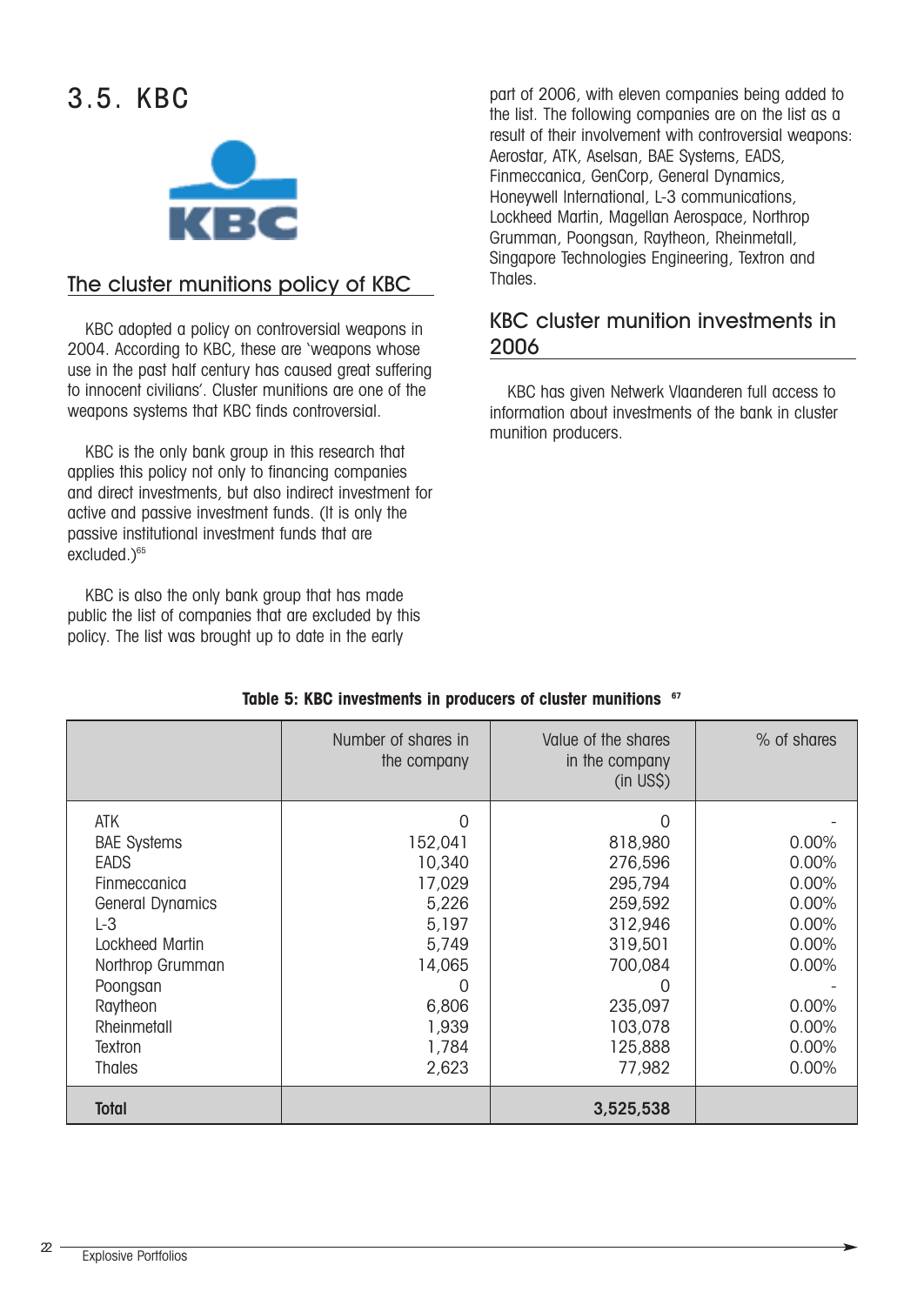KBC still invests US\$3.5 million in 11 of the 13 researched cluster bomb producers. All of these investments take place through index funds: KBC Index Fund (compartments Europe, United States and World) and Plato Institutional Index Fund (Euro Equity, European Equity and North American Equity). All other KBC investment funds have completely withdrawn from investments in cluster munition producers.

These are very small investments in the researched companies, and all the investments have dramatically reduced since 2004.

KBC continues to offer two index funds in Belgium that invest in cluster munition producers. Belgium passed a law banning cluster munitions in February 2006.

Regarding the KBC Index Fund (a fund that is on the market for individuals), KBC is looking for a good solution that takes account of the weapon policy, the wishes of the customers, and the legal obligations of index funds.<sup>68</sup>

#### **Conclusion**

#### *Conformity with the policy*

KBC is clearly implementing the policy of the bank group. A solution remains to be found for investments for the KBC Index Fund.<sup>69</sup>

#### *Evaluation of the policy*

KBC is following a very sound policy regarding cluster munitions. KBC is the only bank group in this report that applies the policy to indirect investments, and thus takes full responsibility for its investments . KBC has also made a very thorough update in 2006 to the "black list" of cluster munitions producers. The quality of the policy and the quality of the implementation is higher with KBC than the other bank groups.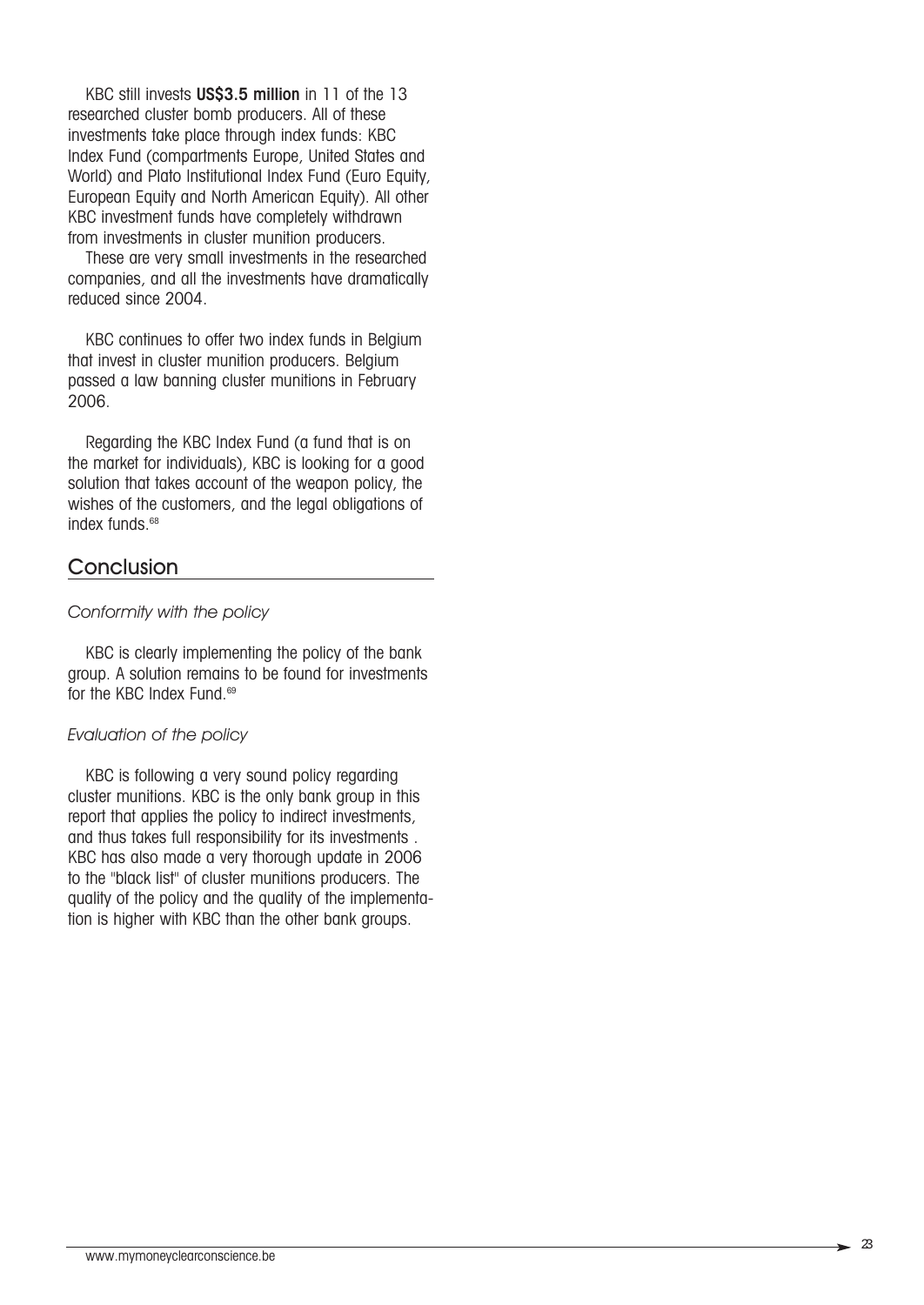## 3.6. CONCLUSION

#### Cluster munition-free banks?

Investments in cluster munitions have been an important issue over the past two years in the context of the social responsibility of banks in Belgium. The discussion has been carried out in the financial sector, between banks and companies, and between banks and NGOs. Some banks have developed a stronger policy, and attempted to implement them. This appears to be a great step forwards. But for the victims, there is only one concern: cluster munitions have no place in the world, and stopping the flow of money to cluster munition producers is one important way of achieving this.

It appears from this research that only one bank group over the past two years has really understood this. KBC has adopted a very strict policy, and has effectively withdrawn completely from cluster munitions. KBC is the only bank that wishes to completely distance itself from this weapon system and has almost completely achieved this.

At the other end of the spectrum is **AXA**. This French banking and insurance company has not taken any responsibility in this case, and continues to invest in all producers of cluster munitions. The investments of AXA in most of these companies have even increased significantly.

Dexia, Fortis and ING have adopted a policy that ensures a partial withdrawal from cluster munitions. This policy is completely insufficient. They continue to offer their customers investment funds that invest in cluster munitions. Netwerk Vlaanderen and the partners from the peace movement continue to oppose this practice.

Regarding Dexia, it appears that the policy has been clearly implemented.

We have to pose serious questions regarding the loopholes in the policy of Fortis and ING. The direct financing of EADS by ING and Fortis show that when the implementation of the cluster munitions policy threatens the loss of important deals or large customers for the bank, the ethical policy suffers. Such deviations from the policy are not acceptable. We are dealing with a weapon that has caused the death and injury of many innocent civilians. The financing of EADS damages the believability and vigorousness of the current policy of Fortis and ING.

#### **Transparency**

All banks (except AXA) have made their policy public, (normally via their website). KBC also comes out ahead regarding the supply of information. KBC is the only bank to make public the list of companies that they exclude. Dexia, Fortis and ING do not inform the public about the implications of their policy (the excluded companies).

Dexia, Fortis and KBC have answered the request of Netwerk Vlaanderen to assist this research by supplying full and detailed information regarding the companies. In contrast, ING does not share information with third parties about excluded companies or investments. **AXA** has not replied to the questions.

#### **Demands of the campaign 'My Money. Clear Conscience?' to the bank group regarding cluster munitions.**

- Stop all investments in cluster munitions $70$ ;
- Give clear and transparent public information regarding the policy and its implications, and regarding investment and financing portfolio.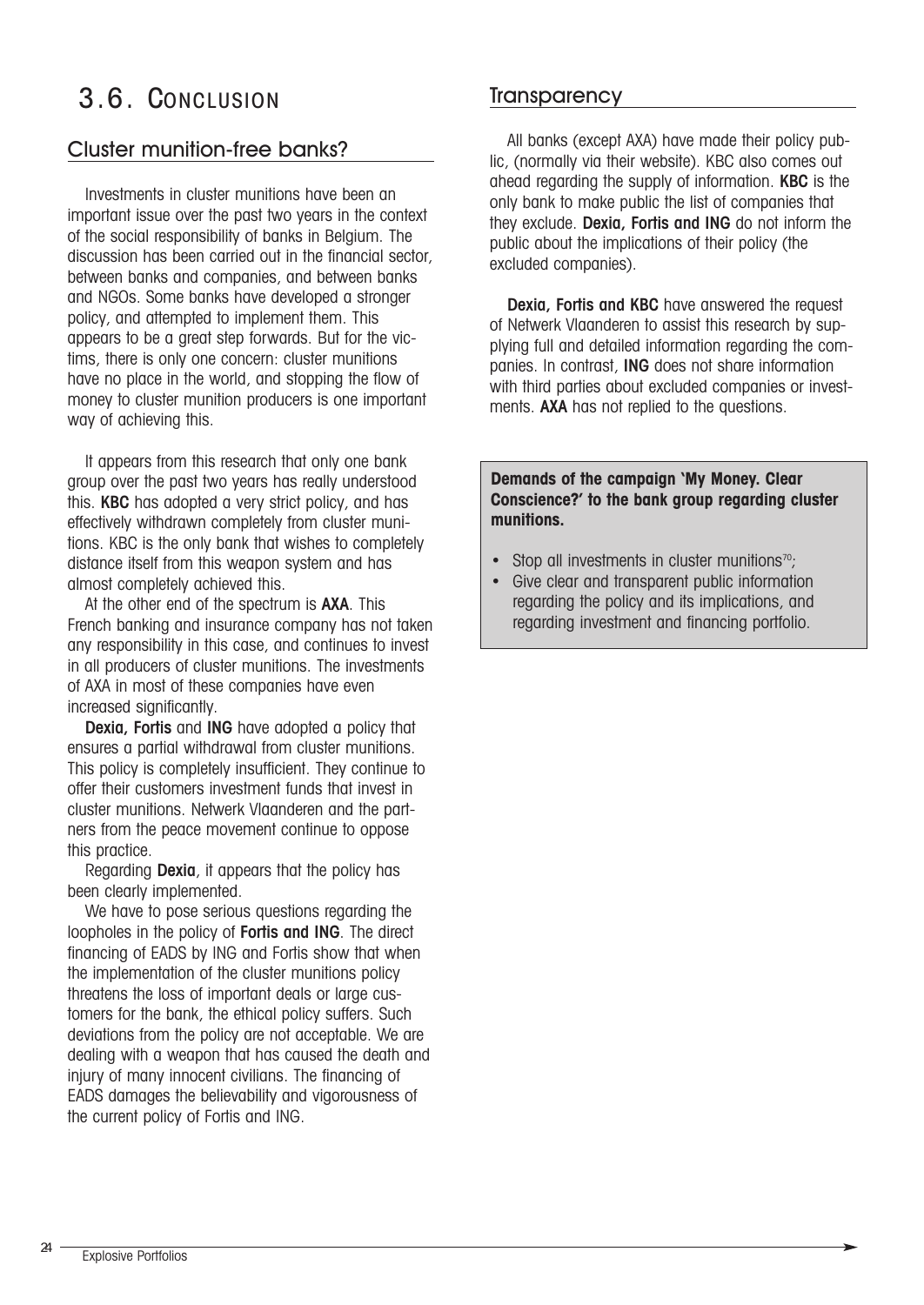## **CHAPTER 4:**



## **A role for the government**

The campaign 'My Money. Clear Conscience?' has clearly set a number of issues in motion: a number of banks have developed and implemented a stricter weapon policy. Some have also taken steps in respect of the information regarding investments in the weapon industry.

The report shows that there are a number of big problems: not all banks are following this path, an initiative from the banking sector that goes further than an implementation of the law is not in force, glowing ethical principles do not seem to obstruct the financing of controversial weapon systems, and control on the implementation of the policies remains practically impossible.

Leaving everything to the self-regulation of the sector does not lead to the desired results. It is also important that the government plays a role in drawing up guidelines.

### 4.1. CLUSTER BOMBS NOT WANTED

In the spring of 2006, Belgium became the first country in the world to ban the use, sale, production, and trade in cluster munitions. Belgium has achieved an important breakthrough here. But Belgium does not stand alone in the struggle against cluster munitions. The struggle against cluster munitions is being carried out in many countries , and various international fora including the EU and UN (see chapter 1.2).

Now that cluster bombs are illegal in Belgium, it seems logical that a law proposal is introduced and agreed in the Belgian parliament that bans the financial support for the production of these weapons. Belgium already passed a similar law in 2004 regarding the financing of anti-personnel landmines. Belgium is supported here by the resolution of the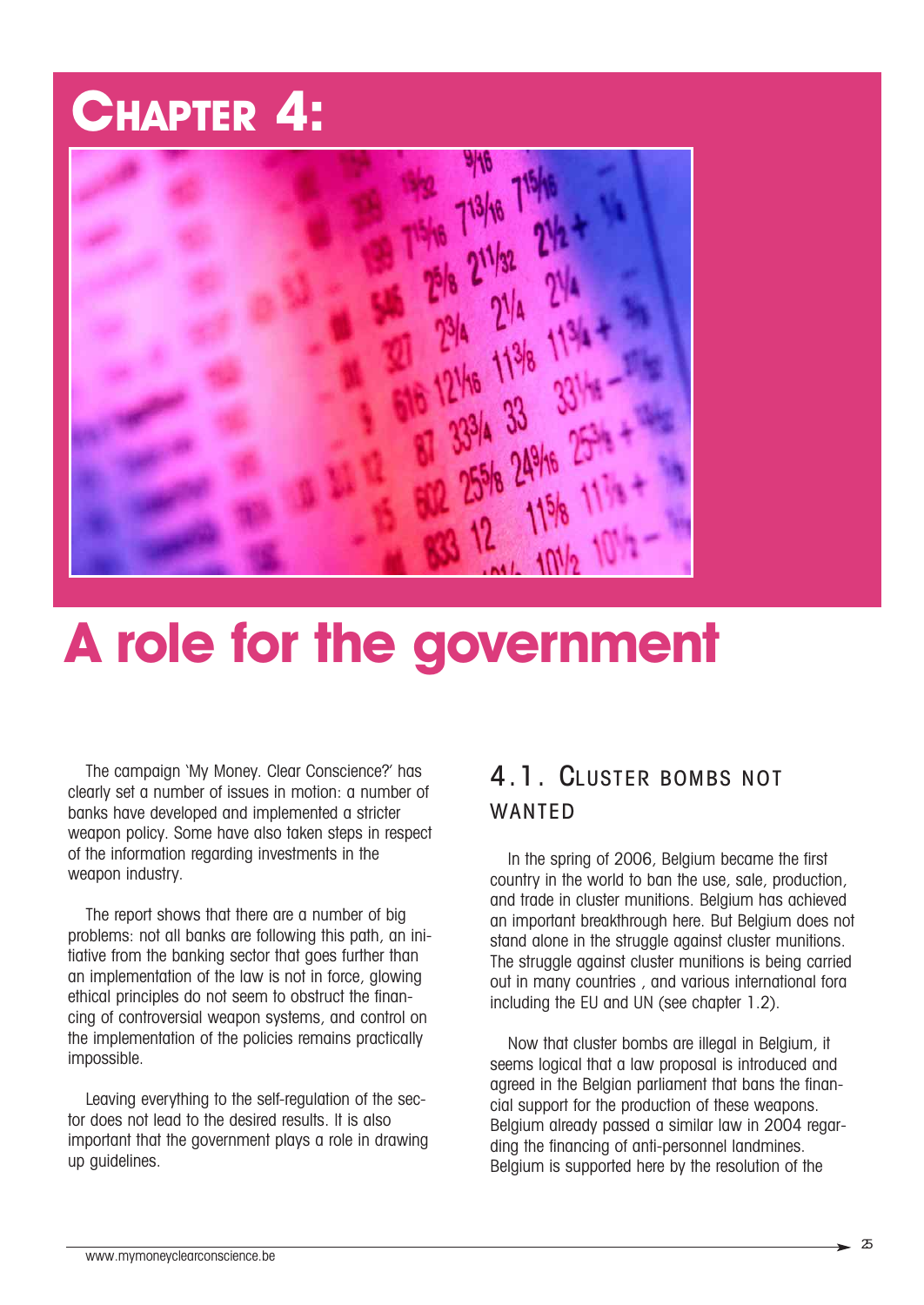European Parliament from July 2005, which calls on all EU member states to ban the investment in cluster munitions.

It goes without saying that a ban on cluster munitions and the investment in cluster munitions should also be introduced at an international level.

This research shows that without such a ban, some banks can play a pioneering role, but that the financing by other banks will continue, and in some cases even increase.

### 4.2. TRANSPARENCY

The whole financial sector has taken clear steps forward in transparency, under pressure from the campaign 'My Money. Clear Conscience?' The weapon policy of various banks has been made public, and KBC has even released the list of companies excluded from its portfolio.

For the first time, during this research, Netwerk Vlaanderen has successfully received information about the investment portfolios of three bank groups (Dexia, Fortis and KBC).

For the client, however, it remains difficult to find clear information. The policy statements of the bank groups are often full of wonderful words and great principles, as well as exceptions and loopholes. Information on what this policy means in concrete terms, is mainly not available or is obscured by terms such as confidentiality, 'Chinese walls', etc.

It appears that the client is expected to believe that the complex defence policy texts mean that the "dirty weapons are out now". This report shows that this is not always the case.

Self regulation by the sector does not give access to clear and full information. It is up to the government to ensure that client has access to the correct information regarding the weapon policy of their bank, and that the implementation of the policy can be assessed. Extra legislation is necessary. These initiatives must ensure that:

- ◗ all financial institutions must reveal their weapon policy and explain the concrete implications of this policy;
- ◗ all financial institutions must reveal their investment portfolios in these and other companies.

## 4.3. THE GOVERNMENT CAN SET AN EXAMPLE

Now that the Belgian government has decided to outlaw cluster munitions in Belgium, it appears logical that the government takes account of this for its own investments and savings. A Belgian local authority, province, region, federal government or government fund that invests in producers of cluster munitions via its bank seems to be in contradiction with the clear choice of Belgium against cluster munitions.

Brussels, July 2006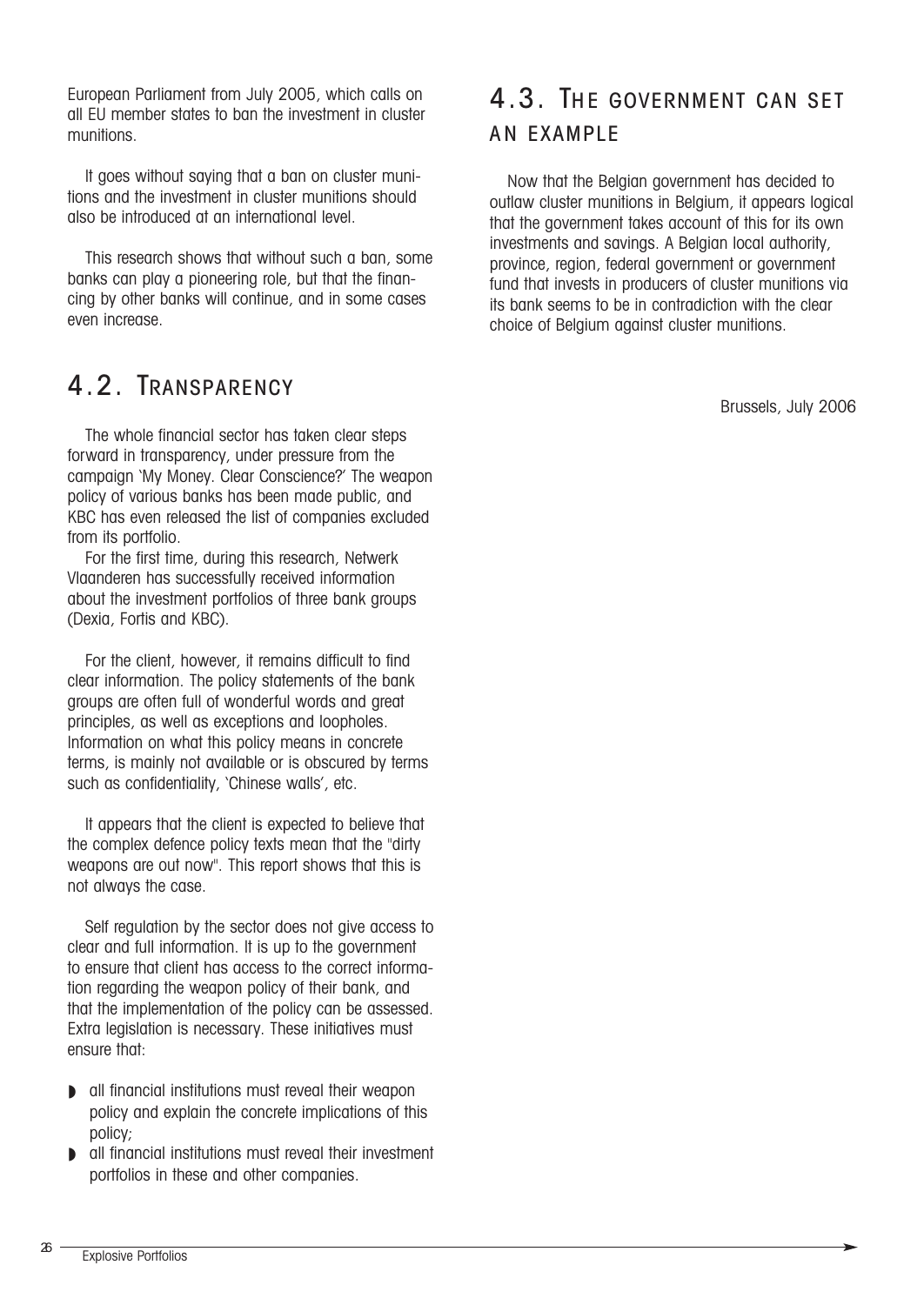## FOOTNOTES

- <sup>1</sup> US Cluster Bombs for Turkey?, A Human Rights Watch Report, vol. 6, no. 19, December 1994, http://www.hrw.org/reports/1994/turkey2/
- <sup>2</sup> Gulf War Air Power Survey, US Air Force, vol.II, pt. I (1993)
- <sup>3</sup> Civilian Deaths in the NATO Air Campaign, A Human Rights Watch Report, vol. 12, no. 1 (D), February 2000 en Ticking Time Bombs: NATO's Use of Cluster Munitions in Yugoslavia, A Human Rights Watch Report, vol. 11, no. 6 (D), May 1999, http://www.hrw.org/reports/2000/nato/
- <sup>4</sup> Law regarding the economic and individual activities with weapons, 8th June 2006, appears in the Belgian State Monitor on 9th June 2006.
- <sup>5</sup> All over the world, progress and initiatives on cluster munitions, Ban Mines Newsletter, N° 17, April 2006, Handicap International.
- <sup>6</sup> http://www.atk.com
- $\frac{\text{http://imi-israel.com}}{\text{http://defence data}}$
- http://defence-data.com/eurosatory 2000/pagees24.htm
- <sup>9</sup> http://www.globalsecurity.org/military/systems/munitions/m85.htm
- <sup>10</sup> http://www.baesystems.com
- $\frac{\text{http://www.eads.com}}{\text{http://www.fimegcan}}$
- <sup>12</sup> http://www.finmeccanica.it/Holding/IT/index.sdo
- $\frac{\text{http://www.mbda.net}}{\text{Tot} \cdot \text{Firing}}$
- Test Firing concludes MBDA extended Range GMLRS Technology Demonstrator Programme, press release MBDA, 27th July 2005
- <sup>15</sup> http://www.generaldynamics.com<br><sup>16</sup> http://www.adatp.com/Products/F
- http://www.gdatp.com/Products/PDFs/Hydra-70.pdf
- <sup>17</sup> http://www.fas.org/man/dod101/sys/missile/ hydra-70.htm
- $\frac{18}{18}$  http://www.gdatp.com/news/NR06-02.htm<br> $\frac{18}{18}$  A Further Fight Companies Excluded from the
- <sup>19</sup> A Further Eight Companies Excluded from the Petroleum Fund; http://www.odin.dep.no/fin/english/topics/pension\_fund/p10002777/screening/recommendations/006071-110251/dokbn.html
- $\frac{\text{http://www.l-3com.com}}{\text{http://www.l-3com.com}}$
- http://www.l-3com.com/products\_and\_services/specialized\_communication\_products/index.as p?id=18&relation=grandchild
- <sup>22</sup> A Further Eight Companies Excluded from the Petroleum Fund; http://www.odin.dep.no/fin/english/topics/pension\_fund/p10002777/screening/recommendations/006071-110251/dokbn.html
- <sup>23</sup> http://www.l-3com.com/BTFuze/html/products/mk339.htm
- $\frac{\text{http://www.lockheedmarlin.com}}{\text{http://www.arcw-technology.com}}$
- $^{25}$  http://www.army-technology.com/projects/mlrs/<br> $^{26}$  The description of these products can be found on
- The description of these products can be found on the website of Lockheed Martin, http://www.lockheedmartin.com/wms/findPage.do?dsp=fec&ci= 20&sc=400
- <sup>27</sup> http://www.lockheedmartin.com/data/assets /12368.pdf
- <sup>28</sup> http://www.lockheedmartin.com/data/assets /12364.pdf
- <sup>29</sup> Off Target: The conduct of the War and Civilian Casualties in Iraq, Human Rights Watch, November 2003,

http://www.hrw.org/reports/2003/usa1203/. In this report, details are given of specific cluster munition attacks on densely populated areas, and the casualties that result.

- <sup>30</sup> http://www.northropgrumman.com
- <sup>31</sup> http://www.nationaldefensemagazine.org/ issues/2005/Apr/Army\_Developing.htm
- <sup>32</sup> http://www.defense-update.com/directory/viperstrike.htm
- <sup>33</sup> http://www.poongsan.co.kr/english/
- 34 http://www.poongsan.co.kr/english/<br>35 http://www.raytheon.com
- $\frac{\text{http://www.raythen.com}}{\text{http://www.raythen.com}}$
- <sup>36</sup> http://www.raytheon.com/products/stellent/ groups/public/documents/content/cms01\_0557 54.pdf
- <sup>37</sup> http://www.fas.org/man/dod-101/sys/smart/agm-154.htm
- <sup>38</sup> http://globalsecurity.org/military/systems/munitions/blu-97.htm
- <sup>39</sup> http://www.raytheon.com/products/jsow/
- <sup>40</sup> http://www.raytheon.com/products/stellent/ groups/public/documents/content/cms01\_0557 64.pdf
- <sup>41</sup> http://www.rheinmetall.com
- http://www.rheinmetall.com/pdfdoc/Image RWM\_e.pdf
- 43 http://www.textron.com
- http://www.systems.textron.com/index.html? topframe/top.html&leftframe/productsmenu.html& mainframe/products/precisionstrike.html
- $\frac{\text{http://www.thalesgroup.com/home/home}}{\text{http://www.thalesgroup.com/home/home}}$
- <sup>46</sup> A Further Eight Companies Excluded from the Petroleum Fund; http://www.odin.dep.no/fin/english/topics/pension\_fund/p10002777/screening/recommendations/006071-110251/dokbn.html
- 47 Speech of Jean-Claude Lacroix, director of Belgian Security & Defence Industry, in the hearing in the Belgian House of Representatives, 19th December 2005.
- <sup>48</sup> Shareworld databank, Thomson Financial, consulted in June 2006.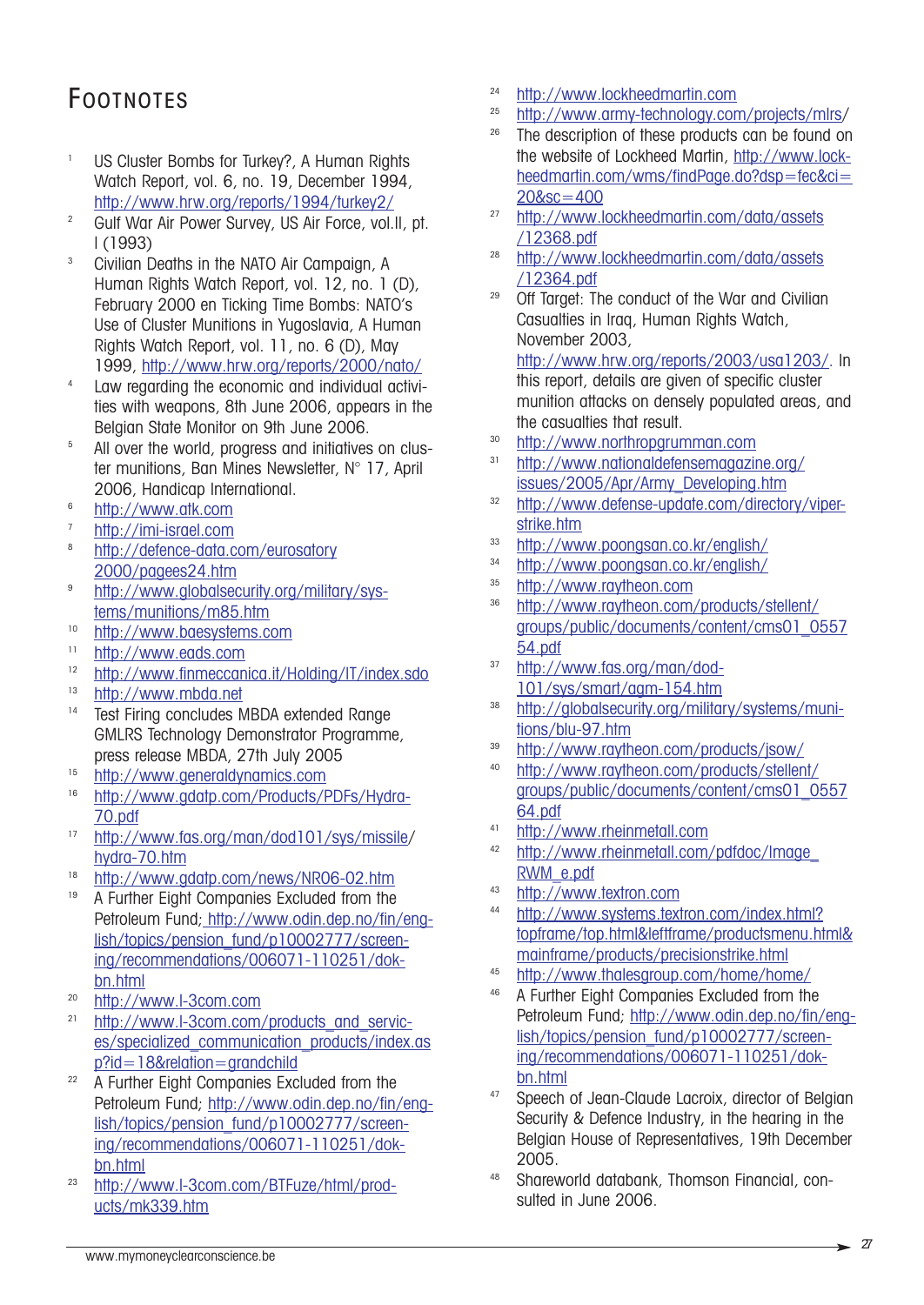- <sup>49</sup> Letter from Cathérine Boiteux, sustainable development AXA Group to Netwerk Vlaanderen vzw, 15th June 2006.
- Letter from Daniel Caille, director for Sustainable Development Dexia Group to Netwerk Vlaanderen vzw, 12th April 2005.<br><sup>51</sup> Letter from Marc Rizotto and Eric Flamand, Dexia
- Group to Netwerk Vlaanderen vzw, 20th June 2006 (including investment overview dated 13th June 2006); Shareworld databank, Thomson<br>Financial, consulted in June 2006.
- $52$  We have to state our research is not exhaustive, and we cannot guarantee to have found every investment in every company.
- <sup>53</sup> Fortis Defence Policy Paper, Fortis, 2005; http://www.fortis.com/Sustainability/policy.asp
- $54$  Euro Medium Term Note
- <sup>55</sup> France, Euroweek Issue: 913, London, 22 juli 2005; Website EADS (www.eads.net), bezocht in juni 2006.
- <sup>56</sup> Shareworld databank, Thomson Financial, bezocht in juni 2006.<br><sup>57</sup> Letter from Babs Diikshoorn, Fortis Group to
- Netwerk Vlaanderen vzw, 20th June 2006 (including investment overview dated 16th June 2006).
- <sup>58</sup> We have to state our research is not exhaustive, and we cannot guarantee to have found every investment in every company.
- <sup>59</sup> http://www.ing.com/group/showdoc.jsp?do cid=147251\_EN&menopt=ins|crp|frp
- <sup>60</sup> Euro Medium Term Note
- <sup>61</sup> France, Euroweek Issue: 913, London, 22nd July 2005; Website EADS (www.eads.net), consulted in June 2006.
- <sup>62</sup> Shareworld databank, Thomson Financial, consulted in June 2006.<br><sup>63</sup> Letter from Arnaud Stuart Cohen, Corporate
- Responsibility ING Group, to Netwerk Vlaanderen
- vzw, 20th June 2006.<br><sup>64</sup> We have to state our research is not exhaustive. and we cannot guarantee to have found every investment in every company.
- <sup>65</sup> KBC defensiebeleid, www.kbcam.be
- <sup>66</sup> KBC AM weert bijkomend elf wapenproducenten uit alle beleggingen, press release KBC AM, April 2006, www.kbcam.be
- <sup>67</sup> Letter from Wim Van Hellemont, Sustainibility Researcher KBCAM, to Netwerk Vlaanderen, 14th June 2006 (including investment overview dated 8th June 2006); Shareworld databank, Thomson<br>Financial, consulted in June 2006.
- $68$  The aim of an index fund is to follow a certain share index as closely as possible. Excluding the nineteen companies would make the difference

with the index too large, and the fund would no

- longer fulfil the criteria for an index fund.<br><sup>69</sup> We have to state our research is not exhaustive, and we cannot guarantee to have found every investment in every company.
- $70$  The campaign demand is in the context of the general campaign demand of 'My Money. Clear Conscience?' to end all investments in the arms industry.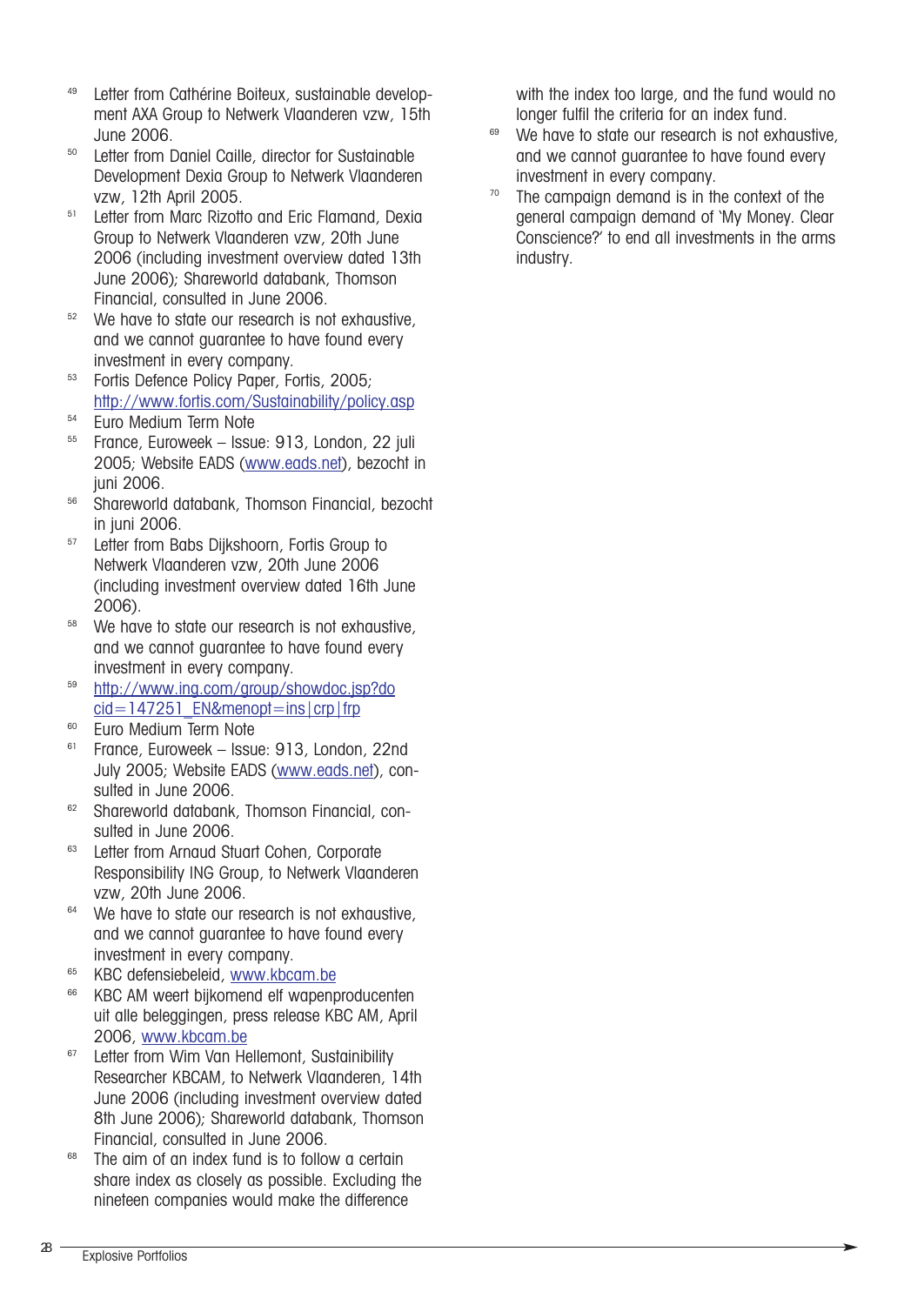## **CREDITS**

#### **Author**

Christophe Scheire (Netwerk Vlaanderen vzw) Christophe.scheire@netwerk-vlaanderen.be

#### **With thanks to:**

David Heller, For Mother Earth Hildegarde Vansintjan en Stan Brabant, Handicap International Belgium Jan Willem van Gelder, Profundo Leontien Aarnoudse, Netwerk Vlaanderen Mark Hiznay, Human Rights Watch Reinhilde Weidacher

#### **Final editor:**

Christophe Scheire (Netwerk Vlaanderen vzw)

#### **Layout:**

Anne-Mie Carpentier Amcmail@evonet.be

#### **Responsible publisher:**

Kristien Vermeersch, Netwerk Vlaanderen vzw Vooruitgangstraat 333b9, 1030 Brussel

July 2006



Netwerk Vlaanderen vzw promotes an alternative approach to money. Money is an instrument that  $-$  if applied well – can promote a sustainable and honest society. For the past few years, Netwerk Vlaanderen has been running the campaign "My Money. Clear Conscience?" to make the investment policies of the banks public, and enforce the participation of the saver and investor in the destination of their money. Netwerk Vlaanderen provides information on sustainable investment and savings products, and supports and advises organizations and companies who (wish to) have a socially and environmentally friendly approach to money.

Netwerk Vlaanderen vzw – Vooruitgangstraat 333b9 – 1030 Brussels – 0032 (0)2/201.07.70 – www.netwerkvlaanderen.be

Netwerk Vlaanderen is a member of BankTrack, an international movement for sustainability in the financial sector. www.banktrack.org



**Het Forum voor Vredesactie** (Forum for Peace Action) is a pacifist peace organization. Forum voor Vredesactie is pluralistic and politically independent. It is a campaigning organization that brings people into action: Bombspotting, Trainstopping, Barco: "your share in the arms trade", Security: "not a military question", Get in Shape, ... Campaigns where pacifism is put into practice. Forum voor Vredesactie – Patriottenstraat 27 – 2600 Berchem , Belgium – 0032 (0)3/281.68.39 – www.vredesactie.be



**Vrede vzw** (Peace) With a name like this, you couldn't be anything other than a peace movement. We work around international politics, development issues and questions of peace. Our central demand: less military expenditure, more social justice. You can summarise our work in these five words: study, information, solidarity, action, cooperation. We have a library, a bi-monthly magazine, and peace-books. Political mobilisation is done in coalitions with other groups, and in this way we can increase the pressure on decision makers. Check out www.vrede.be for more information.

Vrede vzw - Filips Van Arteveldestraat 35 - 9000 Gent, Belgium – 0032 (0)9/233.46.88 – www.vrede.be



**Voor Moeder Aarde v.z.w.** (For Mother Earth) is a pluralistic environmental organisation. We pay special attention to the links between the environment and issues of human rights and disarmament, and emphasise the need for international cooperation. We use research, education & awareness raising, policy work and nonviolent direct action as ways to reach our goals. For Mother Earth - Maria Hendrikaplein 5 - 9000 Gent, Belgium - tel: 0032 (0)9 242 87 52 www.motherearth.org